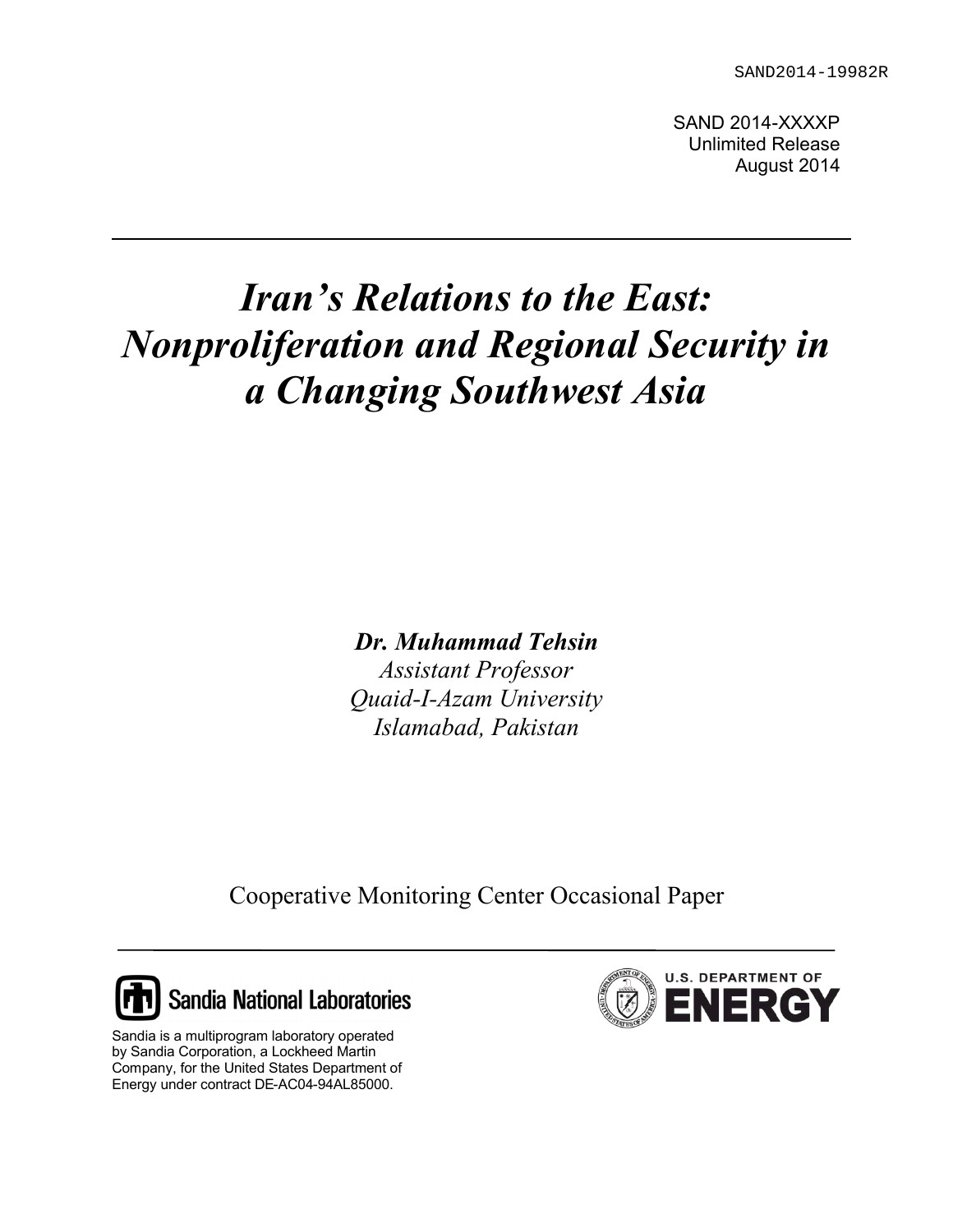**NOTICE:** This report was prepared as an account of work sponsored by an agency of the United States Government. Neither the United States Government, nor any agency thereof, nor any of their employees, nor any of their contractors, subcontractors, or their employees, make any warranty, express or implied, or assume any legal liability or responsibility for the accuracy, completeness, or usefulness of any information, apparatus, product, or process disclosed, or represent that its use would not infringe privately owned rights. Reference herein to any specific commercial product, process, or service by trade name, trademark, manufacturer, or otherwise, does not necessarily constitute or imply its endorsement, recommendation, or favoring by the United States Government, any agency thereof, or any of their contractors or subcontractors. The views and opinions expressed herein do not necessarily state or reflect those of the United States Government, any agency thereof, or any of their contractors.

The Cooperative Monitoring Center (CMC) at Sandia National Laboratories assists political and technical experts from around the world to acquire the technology-based tools they need to assess, design, analyze, and implement nonproliferation, arms control, and other cooperative security measures. As part of its mission, the CMC sponsors research on cooperative security and the role of technology. Reports of that work are provided through the Occasional Papers series. Research is conducted by Sandia staff, international technical experts, and visiting scholars. For additional information on the CMC's programs, visit the CMC home page on the World Wide Web at  $\langle \text{http://www.cmc.sandia.gov>} \text{ or write to:}$ 

Cooperative Monitoring Center Sandia National Laboratories Mail Stop 1373 Albuquerque, NM 87185-1373

For specific information on this report contact: Adriane Littlefield at the above address.

This report was prepared by Sandia National Laboratories Albuquerque, NM 87185 and Livermore, CA 94550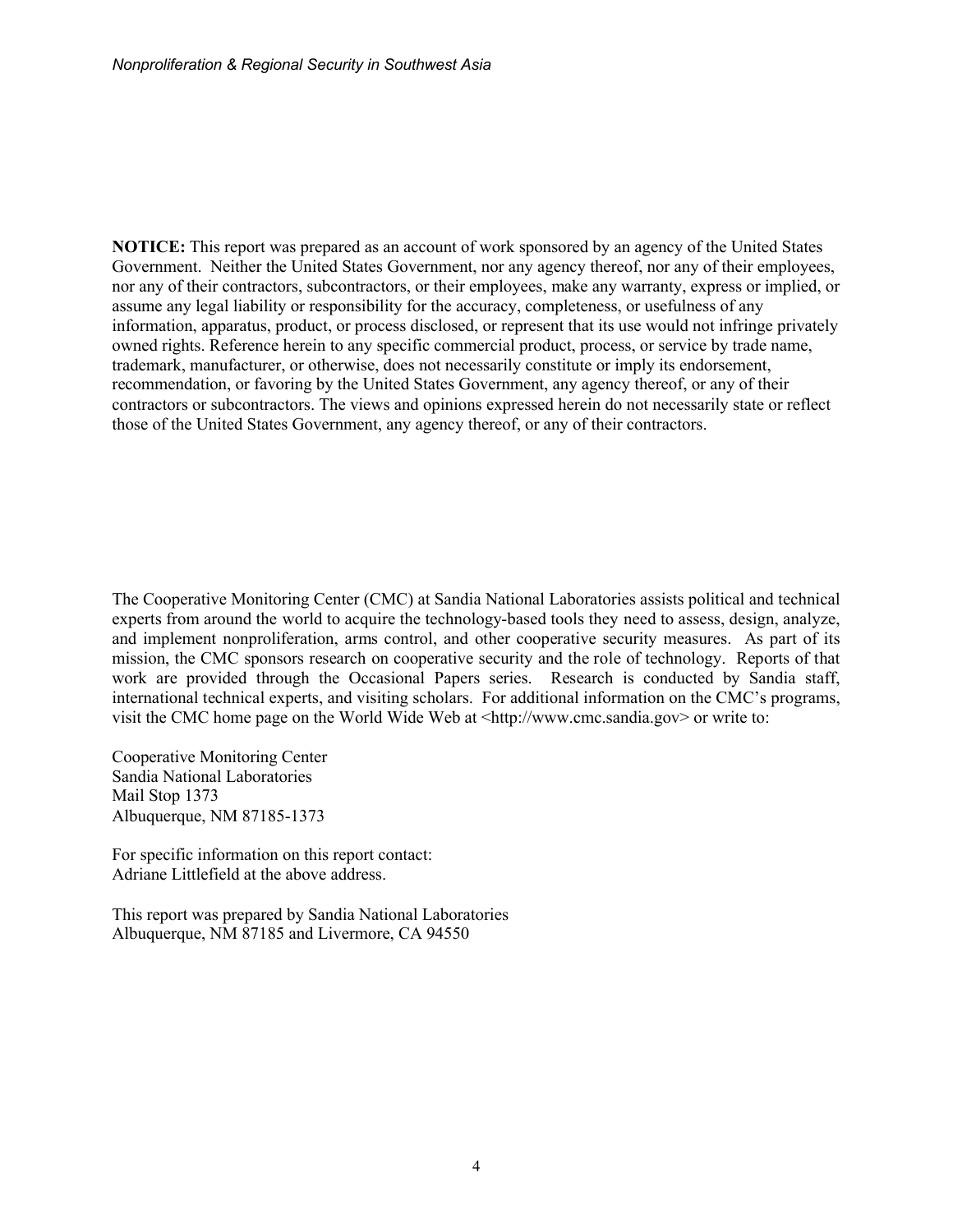# *Iran's Relations to the East: Nonproliferation and Regional Security in a Changing Southwest Asia*

## **Abstract**

<span id="page-2-0"></span>The nuclear agreement with Iran contains ramifications for the regional politics of Southwest Asia. A major impact could be on policy toward Salafi jihadism, and in addressing this threat in a meaningful and effective way. It is this paper's contention that the Iran nuclear agreement could be a contributory factor for countering Salafi jihadism.

A permanent P5+1 (Britain, France, China, Russia, United States and Germany)-Iran agreement could be a regional game-changer. This is because the agreement would de-escalate the problem of Iran's nuclear program, advance nonproliferation, and allow the major players to address the critical issue of radicalism. It would create a favorable environment for all regional states to find common ground in the collective identification of this key security threat. This agreement would facilitate concentrated focus on the threat of ideological radicalism and help the regional states act willingly and proactively to counter this threat.

In support of addressing these issues, the regional states could work jointly through a Regional Security Forum. This would bring important regional states like Iran, Pakistan, and Saudi Arabia into agreement on this central issue. Currently there are three main countries of concern in regard to Salafi jihadism – Afghanistan in South Asia, and Syria and Iraq in the Middle East. A regional security forum would demonstrate the joint resolve to work on a single-point security agenda visà-vis these states of concern. Such a collaborative effort could serve as a model for future joint actions in areas of common regional interest.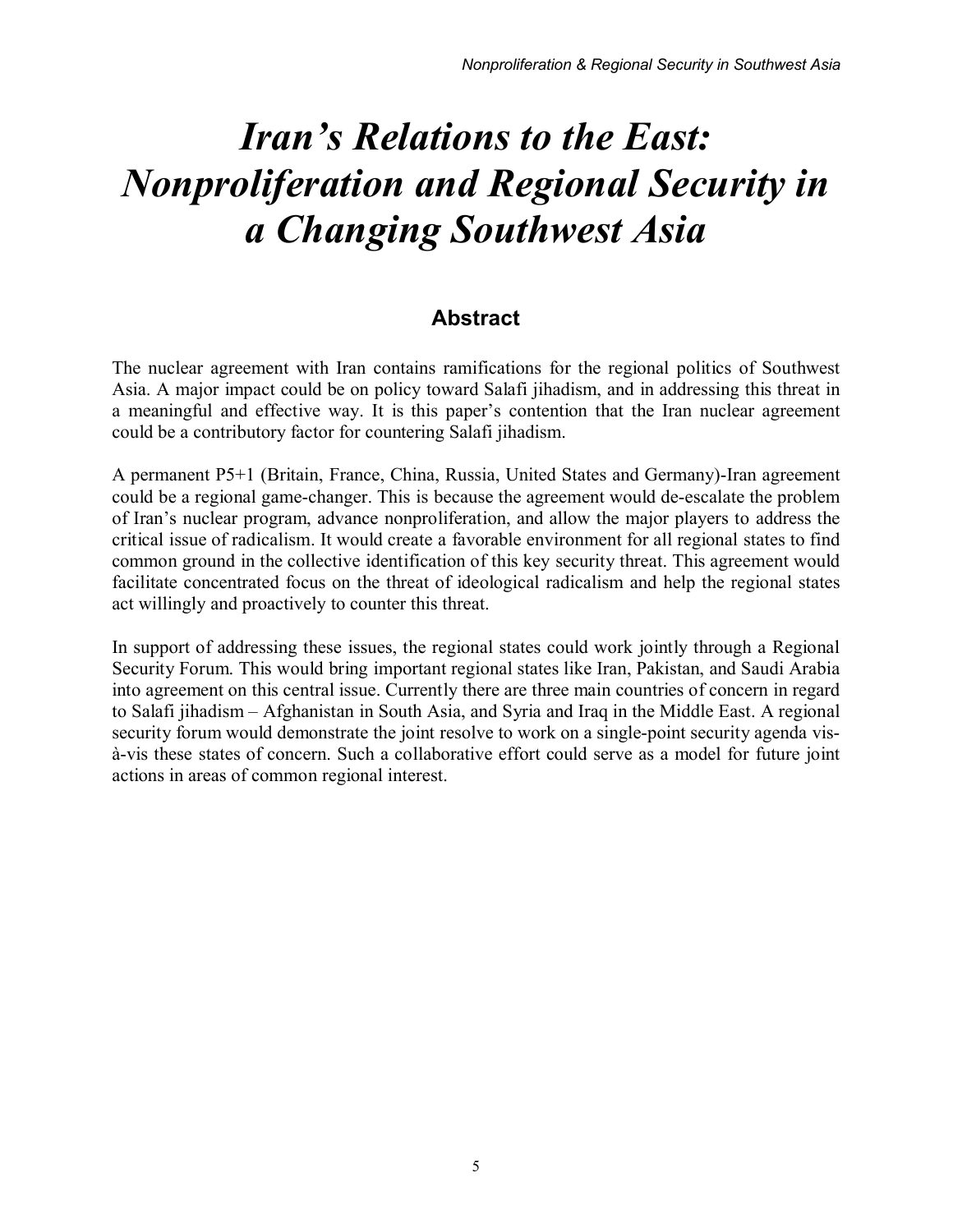### **Acknowledgements**

I wish to express my thanks to Sandia National Laboratories experts for their substantial efforts in discussions on topics associated with Iran's nuclear program and the Joint Plan of Action (JPOA). This work would not have been possible without the support of these individuals. This includes Eric Wallace for critical reviews of this document; and Adriane Littlefield for her input provided through regular meetings, which improved the monograph substantially. I would also like to thank Kent L. Biringer, Michael Vannoni, and David Betsill for intellectual assistance; and Suzanne Cordova, Sean Herring, and Candice Siebenthal for administrative support.

> *The views expressed in this paper are those of the authors and do not necessarily reflect on the position of their respective institutions or Sandia National Laboratories.*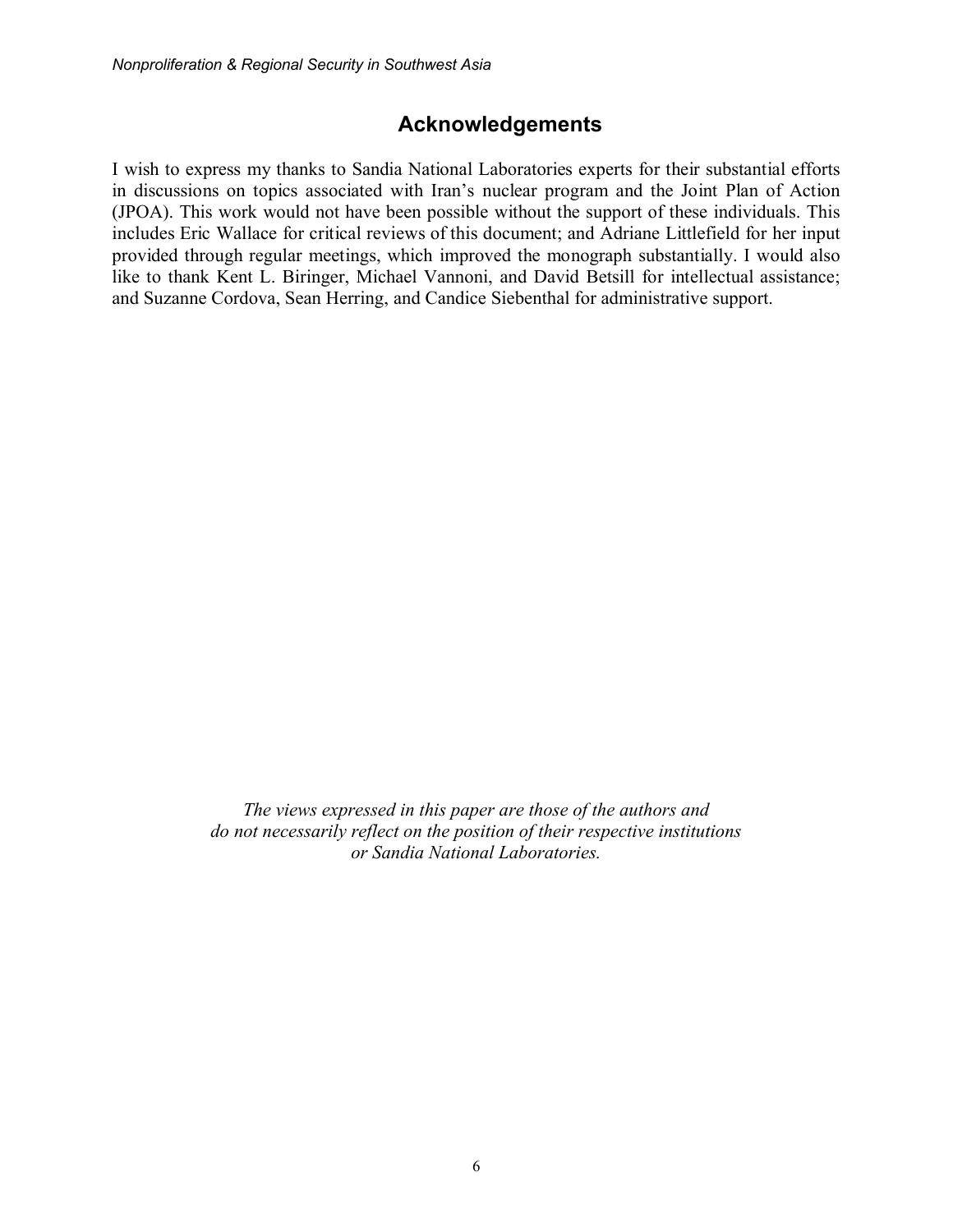# **Contents**

| 1.               |      |  |
|------------------|------|--|
| 2.               |      |  |
|                  | 2.1. |  |
|                  | 2.2. |  |
| 3.               |      |  |
|                  | 3.1. |  |
|                  | 3.2. |  |
| $\overline{4}$ . |      |  |
|                  |      |  |
|                  | 4.2. |  |
| 5.               |      |  |
|                  |      |  |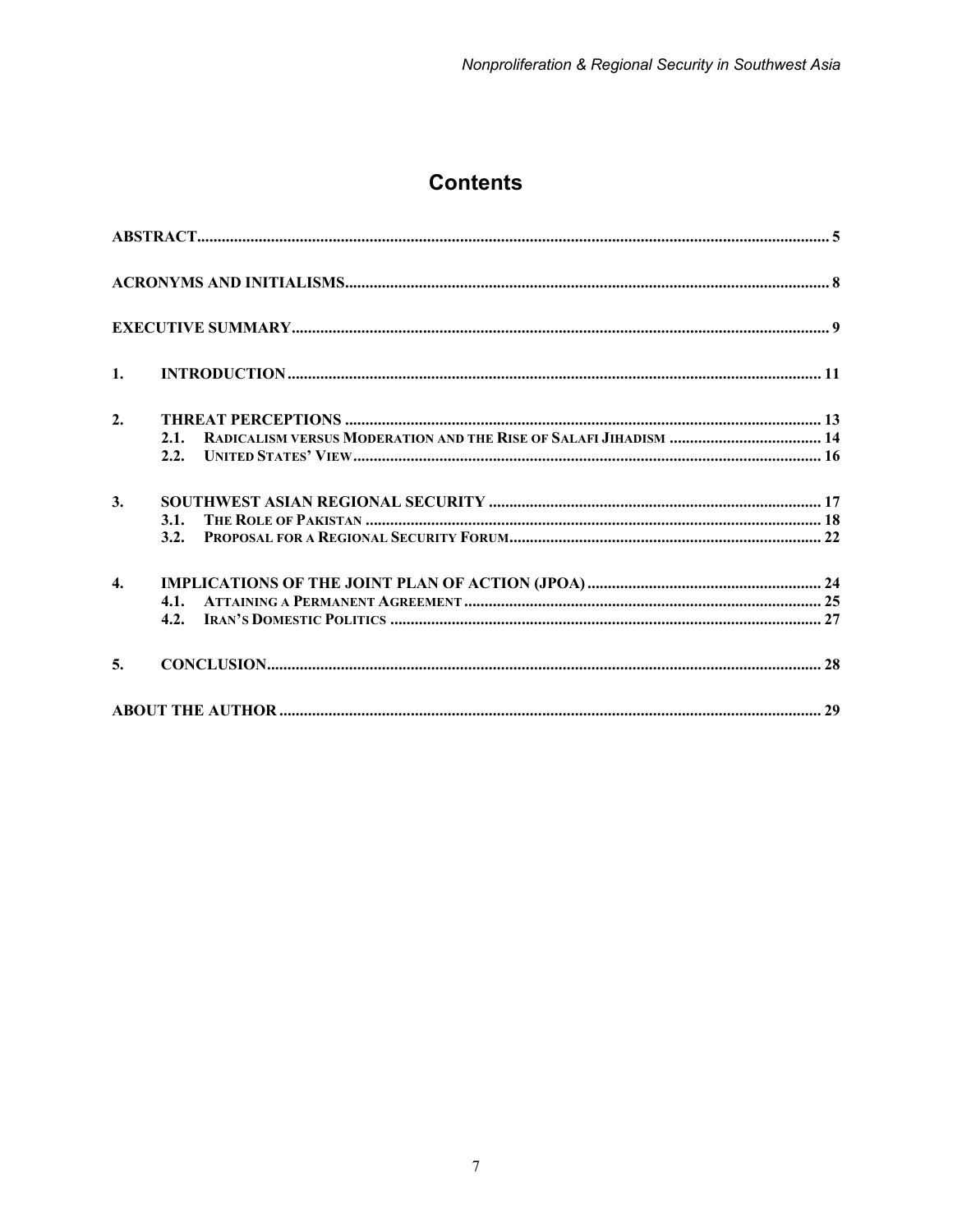# **Acronyms and Initialisms**

<span id="page-5-0"></span>

| <b>AEOI</b> | Atomic Energy Organization of Iran                         |
|-------------|------------------------------------------------------------|
| <b>AKP</b>  | Justice and Development Party, Turkey                      |
| <b>CBM</b>  | <b>Confidence Building Measures</b>                        |
| EU          | European Union                                             |
| $EU3+3$     | France, China, Britain, Russia, United States, and Germany |
| Fatwa       | Islamic religious ruling or injunction                     |
| GCC         | <b>Gulf Cooperation Council</b>                            |
| <b>IAEA</b> | <b>International Atomic Energy Agency</b>                  |
| <b>IRGC</b> | Islamic Revolution Guards Corps, Iran                      |
| <b>ISAF</b> | International Security Assistance Force, Afghanistan       |
| <b>ISIS</b> | Islamic State of Iraq and Syria                            |
| Л           | Jamat-i-Islami (Islamic Party), Pakistan                   |
| <b>JPOA</b> | Joint Plan of Action                                       |
| <b>LEU</b>  | Low Enriched Uranium                                       |
| <b>MB</b>   | Muslim Brotherhood                                         |
| <b>NATO</b> | North Atlantic Treaty Organization                         |
| <b>NPT</b>  | Non-Proliferation Treaty                                   |
| NWFZ-ME     | Nuclear Weapons Free Zone in the Middle East               |
| <b>OPCW</b> | Organization for the Prohibition of Chemical Weapons       |
| $P5+1$      | Britain, France, China, Russia, United States, and Germany |
| <b>PKK</b>  | Kurdistan Worker's Party, Turkey                           |
| PML-N       | Pakistan Muslim League - Nawaz                             |
| <b>PPP</b>  | Pakistan People's Party                                    |
| <b>PYD</b>  | Democratic Union Party, Syria                              |
|             |                                                            |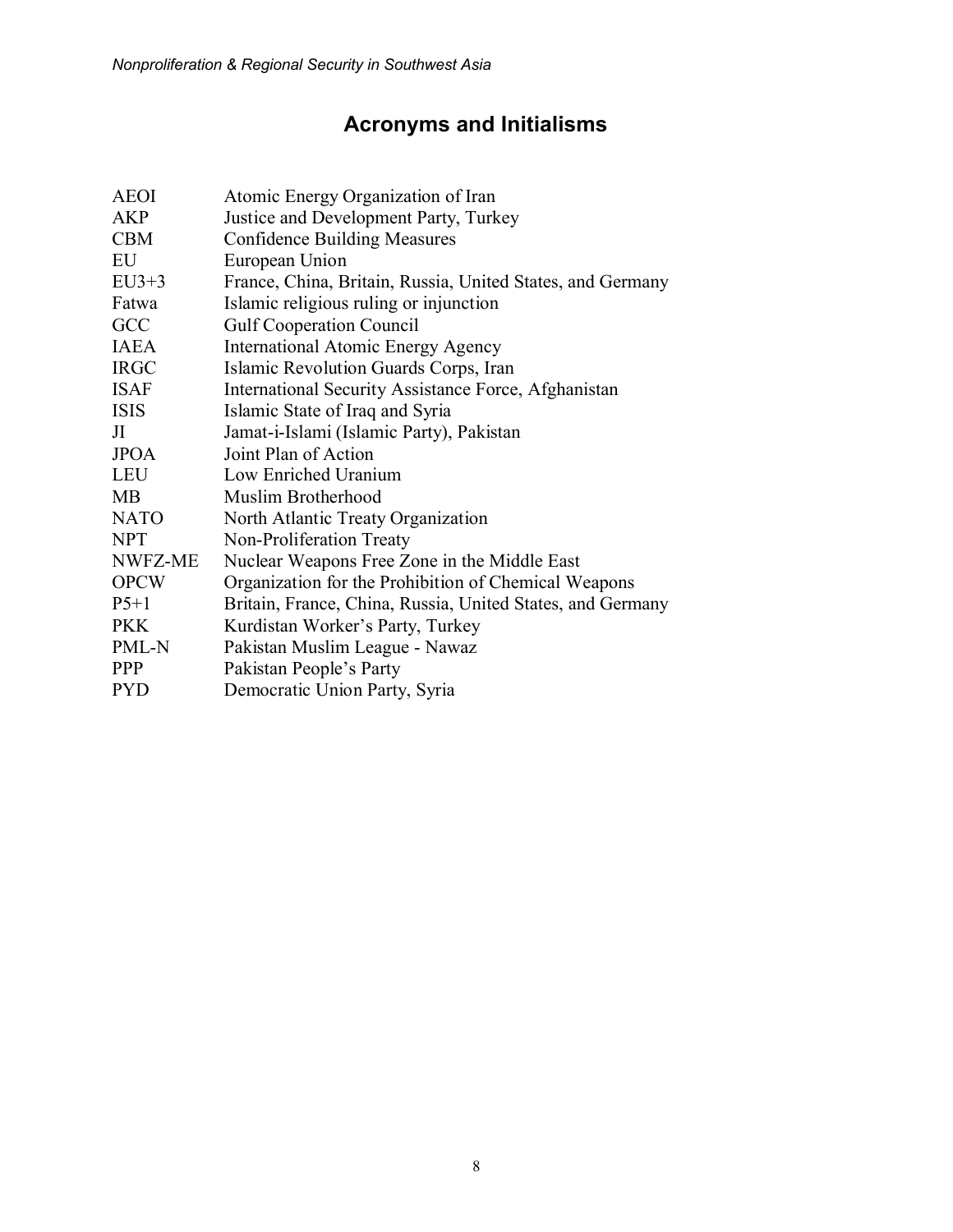# *Iran's Relations to the East: Nonproliferation and Regional Security in a Changing Southwest Asia*

## <span id="page-6-0"></span>**Executive Summary**

Iran's relations to the East attain significance due to the rapid political changes in the Southwest Asian region. This paper looks at Iran both in reference to the Middle East, and also its eastern neighborhood, in particular, Pakistan. Over the last decade, Iran's nuclear program has joined the litany of threat perceptions in Southwest Asia, a region comprising South Asia and the Middle East. The international community represented by the P5+1 (Britain, France, China, Russia, United States, and Germany) has also been concerned about the prospects of the spread of nuclear proliferation and regional instability.

The threat perceptions associated with Iran's nuclear program are genuine and need to be fully addressed. However, the threat of Salafi jihadism is potentially more widespread and insidious. In view of this threat, Iran can assume a new status, provided its pursuit of nuclear weapons is curtailed. Iran is under the rule of a conservative clergy, but there is sufficient culture in the ruling circles to reject Salafi jihadism. The fact that Hezbollah is currently more focused on Syria is good news for Israel. The Iran nuclear agreement could lead to the calibration of the Iran-Saudi Arabia geopolitical competition in Iraq, Syria, Lebanon, and Bahrain.

The success of a nuclear deal with Iran would positively affect regional stability in Southwest Asia. The objective of a nuclear deal should be both nonproliferation and regional stability. A permanent nuclear agreement could usher in a U.S.-Iran détente from which certain long-term geo-strategic advantages could accrue. A détente could: De-escalate the nuclear problem by capping or rolling back the nuclear program to limit Iran's breakout capability, and thereby advance the aims of nonproliferation; allow the major players to address the issue of radicalism because the agreement would increase the prospects for regional security cooperation; and last, but not the least, it could impact the domestic political dynamics of Iran in favor of openness and integration with the outside world.

Iran's relations to the East are important in terms of regional security. The main issues between Iran and Pakistan are Afghanistan, Pakistan's Middle East policy (e.g., Syria), and border security. A permanent agreement between Iran and the U.S. could facilitate increased Iran-Pakistan cooperation with border security. U.S. technological cooperation on border security could be extended through the system of national laboratories, which have a vast and longstanding expertise in this field.

Finally, Iran's nuclear diplomacy over the last decade demonstrates the role of Iranian political culture in both the internal nuclear debate, as well as in nuclear negotiations with outside actors.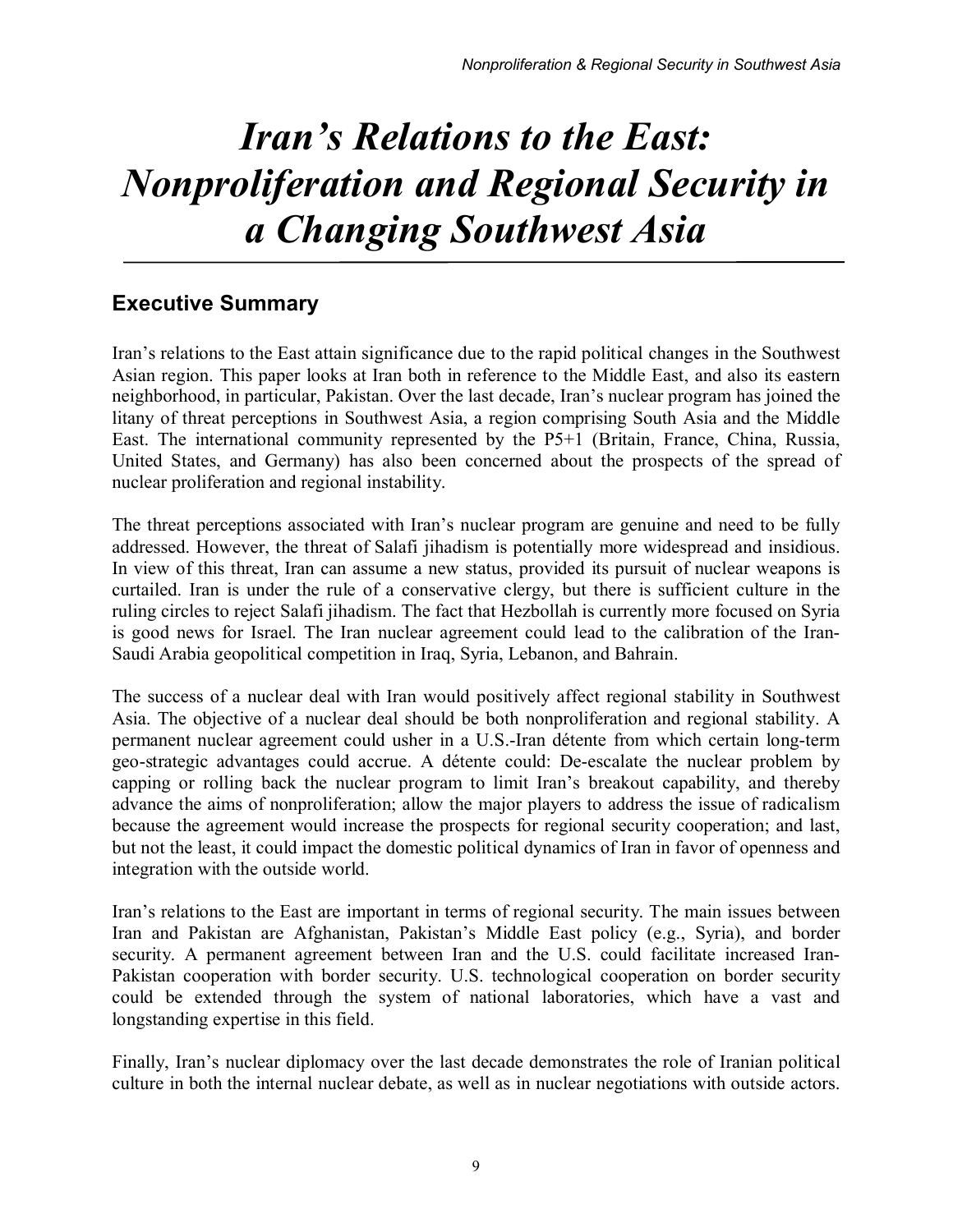While internal politics play a role in nuclear negotiations, conversely, successful nuclear negotiations could have a positive effect on the future internal politics of Iran.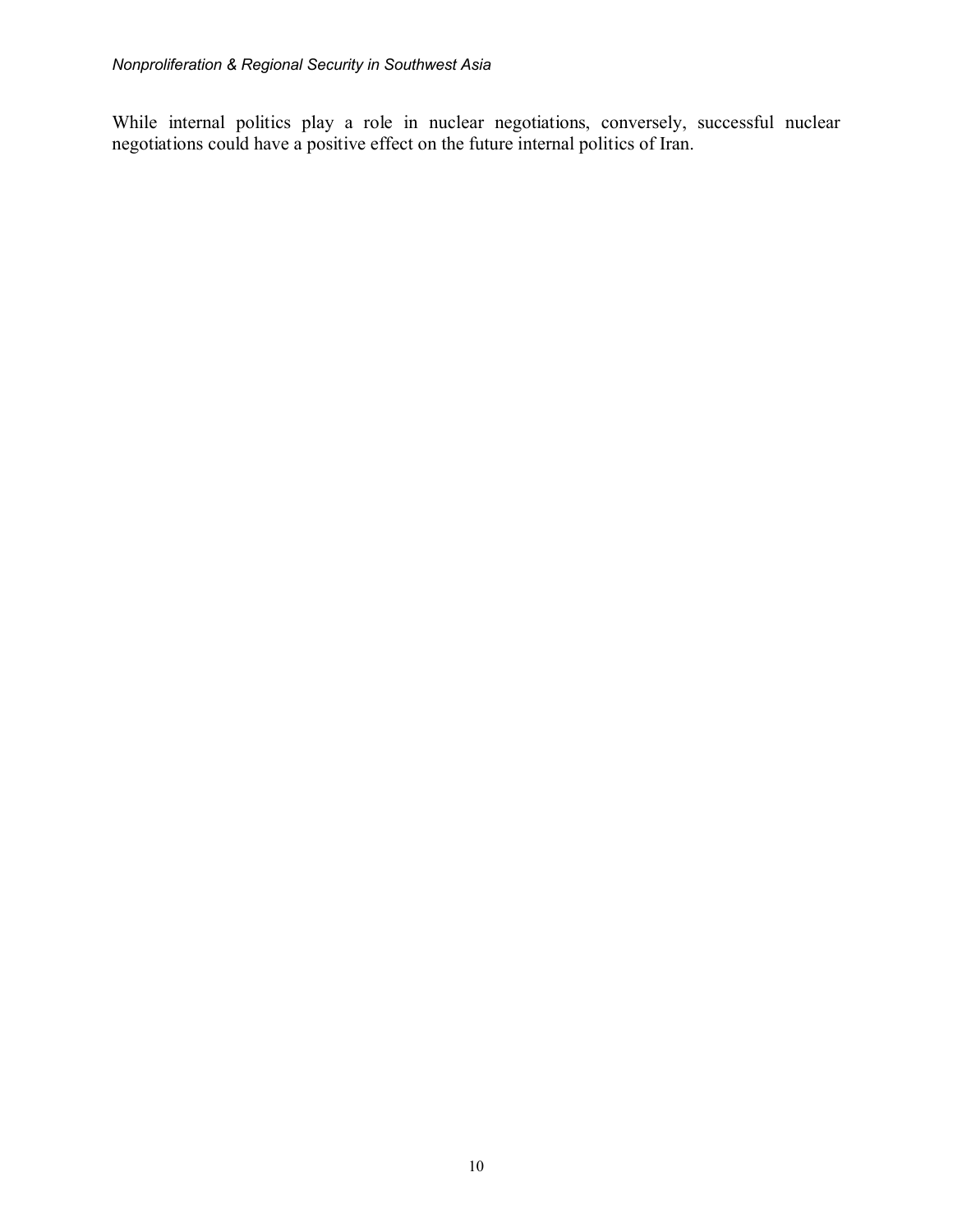# *Iran's Relations to the East: Nonproliferation and Regional Security in a Changing Southwest Asia*

## <span id="page-8-0"></span>**1. Introduction**

Iran's nuclear program raises concerns in the Middle East due to its possible military dimensions. The Joint Plan of Action (JPOA) reached between Iran and the P5+1, or EU3+3 (Britain, France, China, Russia, United States, and Germany), on November 24, 2013, is a firststep towards a comprehensive agreement meant to prevent nuclear proliferation in the Middle East. The contiguous region of South Asia contains two nuclear weapons states in India and Pakistan, who are currently engaged in a debilitating nuclear arms race. The introduction of nuclear weapons in South Asia has not resulted in deterrence stability, thus there have been recurring crises, although all-out war has been so far averted. It is unlikely that a nuclear deterrence between Iran and Israel would result in greater regional stability for the Middle East in general. The need to avert Iran's nuclear weapons program has resulted in the JPOA, which serves as a nonmilitary effort towards nonproliferation. While the fate of a permanent agreement on Iran's nuclear program remains unclear, the political changes in the rest of the region are occurring at a fast pace. In this scenario, Iran's relations with Pakistan will impact regional security in South Asia and the Middle East. This is particularly significant given the fact that a new problem for the future stability of regional states is Salafi jihadism.<sup>[1](#page-8-1)</sup> It is important to assess how this problem would be dealt with in both South Asia and the Middle East. It is contended that once Iran's nuclear program is brought under more intrusive verification and Iran returned to the international community, a regional dialogue could be initiated to control Salafi jihadism in Southwest Asia.

This study attempts to answer the following questions:

- 1. Would a successful JPOA result in nuclear nonproliferation and regional security in Southwest Asia?
- 2. Could the Middle East and South Asia work together to contain the threat of Salafi jihadism?

The hypothesis of this study:

 $\overline{\phantom{a}}$ 

*A permanent nuclear agreement could result in nonproliferation and regional security for South Asia and the Middle East. Further, it could result in joint actions against the spread of Salafi jihadism.* 

<span id="page-8-1"></span> $<sup>1</sup>$  The Salafist thought espouses notions of jihad, takfir or declaration of non-Muslims and certain Muslims as</sup> infidels, and rejection of modernity.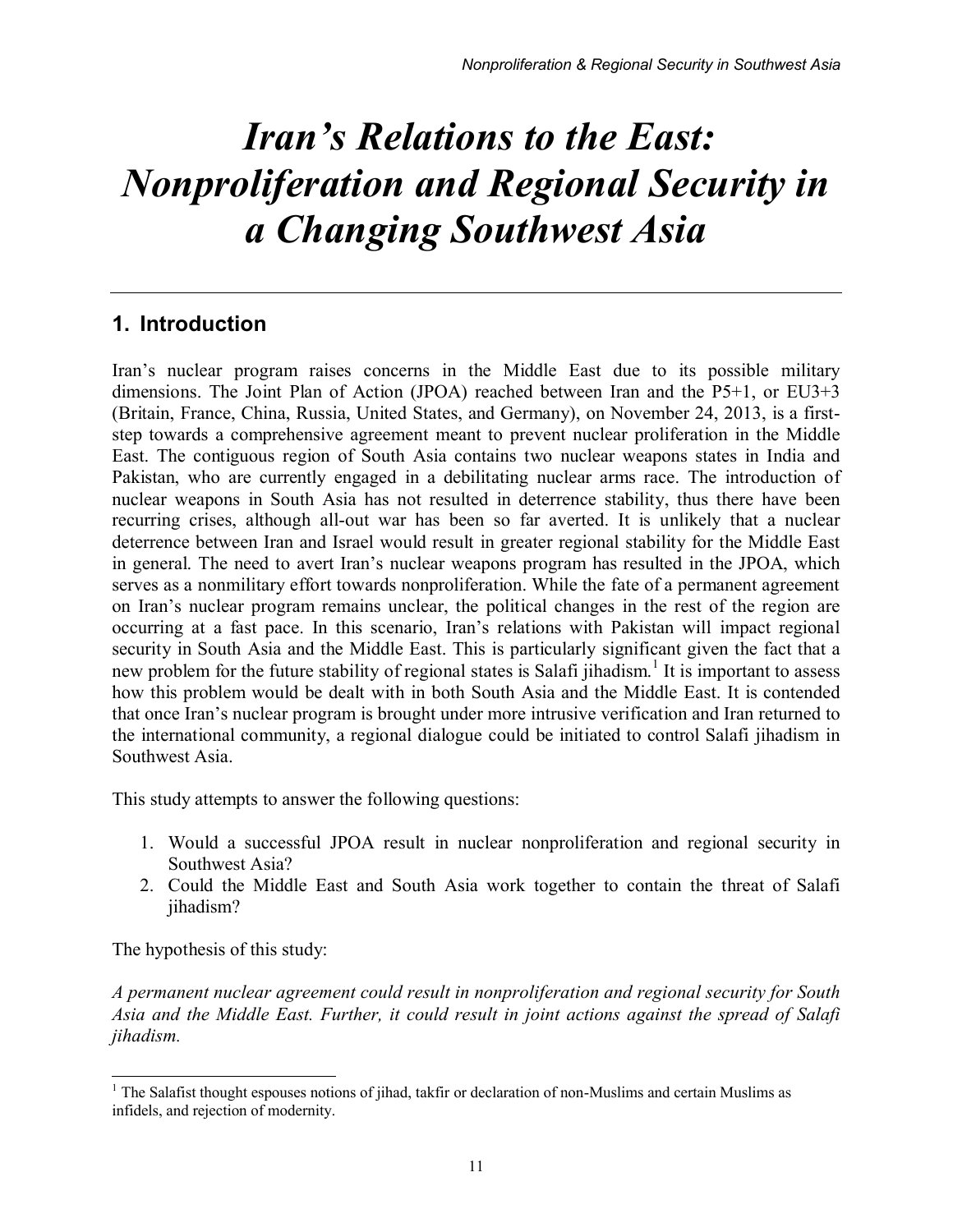This paper merges two separate, albeit interrelated issues; Iran's nuclear deal and its impact on nonproliferation and regional security in the Middle East; and Iran's relations with Pakistan, which draws the South Asian region into the sphere of study. Therefore, the regional area of interest has been demarcated as Southwest Asia, which includes both South Asia and the Middle East. In this paper's view, the main issue that is instrumental in merging these two regions is Salafi jihadism. A successful effort to counter Salafi jihadism could improve long-term regional security. And the success of an Iranian nuclear agreement could serve as a contributing factor toward joint regional efforts aimed at countering Salafi jihadism.

Structurally, the paper is divided into three parts: The threat perceptions prevalent in the region; the Southwest Asian regional security and Pakistan's role; and finally, the expected outcomes of the Iranian nuclear agreement termed as the JPOA. This paper studies these three areas within the context of the Salafi jihadist situation facing Southwest Asia and the greater international community. The paper focuses and describes the pivitol, key problem affecting the region (i.e., Salafi jihadism) and a desired course of action to address this issue.



Figure 1: Southwest Asia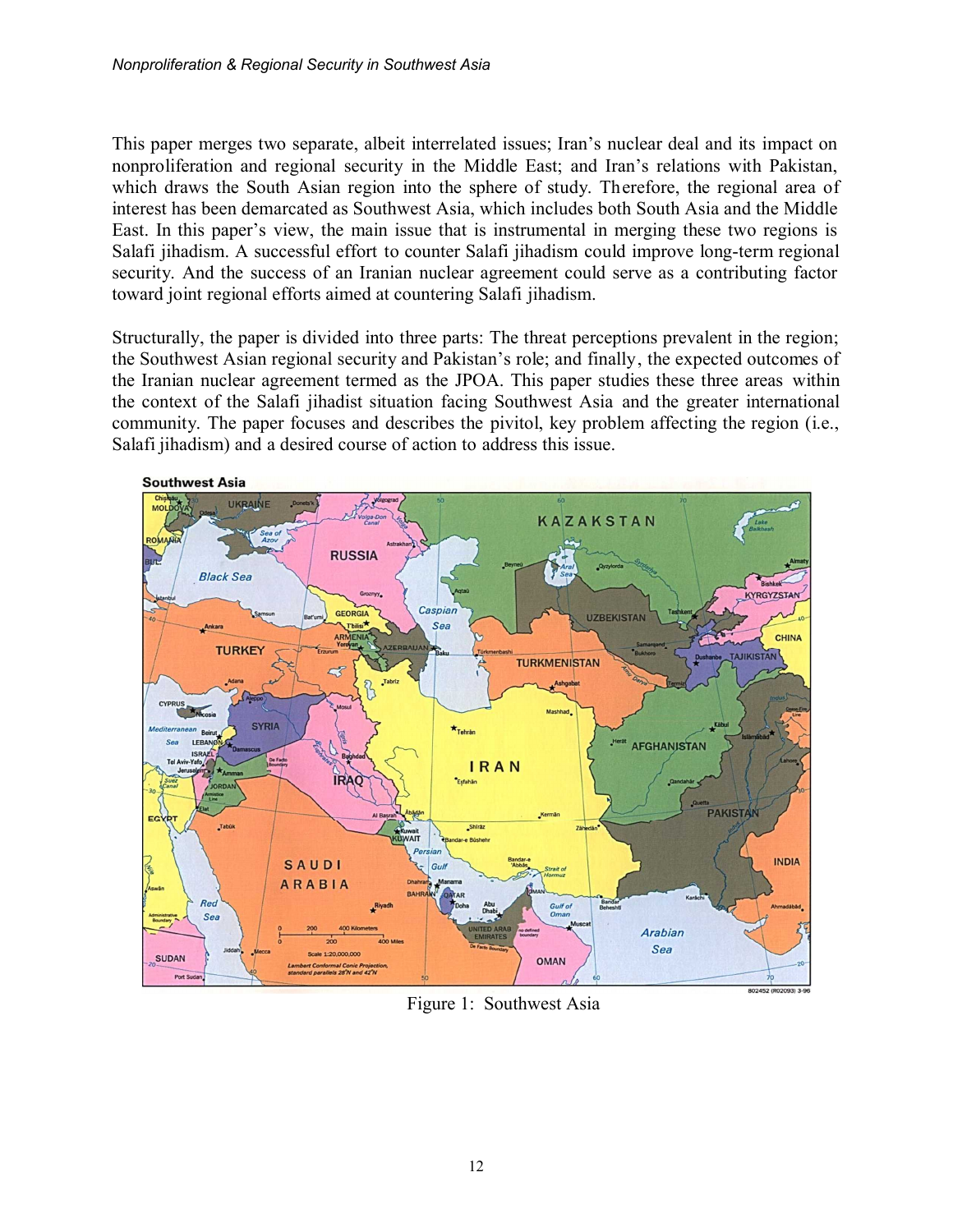## <span id="page-10-0"></span>**2. Threat Perceptions**

The role of threat perceptions is important in Southwest Asia since the historical trust-deficit has been the main obstacle to any progress toward peace. An understanding of threat perceptions is also important in the context of policy prescriptions because it helps in identifying the starting point for pursuing any policy options. A look at the major threat perceptions in the region from the systems view of the problem reveals that they can be divided into three major types: The threat perception associated with Iran's nuclear program; the threat perception that emanates from growing Salafi jihadism; and the U.S. view of the region and how it impacts measures taken to advance regional security.

Over the last decade, Iran's nuclear program has joined the litany of threat perceptions in Southwest Asia. The international community represented by the P5+1 has also been concerned about the prospects of the spread of nuclear proliferation and regional instability.

For context, the regional demarcation of South Asia and the Middle East would be useful at this point of the paper. The countries of South Asia – India, Pakistan, Bangladesh, Afghanistan, Sri Lanka (Ceylon), Nepal, the Maldives and Bhutan – form a distinct geographical entity. The region is bounded by the Himalayas to the north, the Indian Ocean and its offshoots – the Bay of Bengal and the Arabian Sea – to the south, and by mountains and jungles to the east. Only in the northwest, where Afghanistan stands astride the junction of South Asia, the Middle East, and Central Asia, does the external geographic and political frontiers fail to coincide. The Middle East is comprised of Iran, Turkey, Egypt, Israel, Jordan, Lebanon, Syria, and Iraq. In addition, there are the Arab states bordering the Persian Gulf − Saudi Arabia, Bahrain, Oman, Qatar, Kuwait, and United Arab Emirates; all of which are part of Gulf Cooperation Council (GCC).

The main threat perception connected with Iran's nuclear program is its possible military dimension. An Iranian nuclear weapon would pose a challenge to Israel. An Iranian nuclear weapons capability could alter the current situation in the Middle East to one of regional nuclear deterrence. The prospects of regional deterrence stability are slim due to deep mistrust arising out of regional complexities. So far, the example of regional nuclear deterrence in the contiguous region of South Asia is not very reassuring. This is due to the stability/instability paradox, and lack of necessary confidence-building measures. In South Asia, regional crises have not abated, though all-out war has been averted. The overall conclusion about regional nuclear deterrence is that the amount of instability remains high, unlike the example of stable global deterrence during the Cold War. The Cold War example, despite proxy wars and incursions, has demonstrated that the policy of nuclear deterrence was accompanied by peace talks on core disputes, trade negotiations, and arms control treaties. This model was not adopted in South Asia. And in the case of the Middle East, following the P5+1-Iran JPOA, there is no evidence so far that suggests Israel and the Arab states are prepared to engage in peace efforts with Iran.

Furthermore, if we look at the example of sub-conventional warfare witnessed in postnuclearized South Asia, it can be assumed that the same pattern of proxy wars would be repeated in a nuclearized Middle East. Thus, Iran's nuclear weapons capability would give it a carte blanche and a protective shield to support regional proxies (e.g., Hezbollah and Hamas) against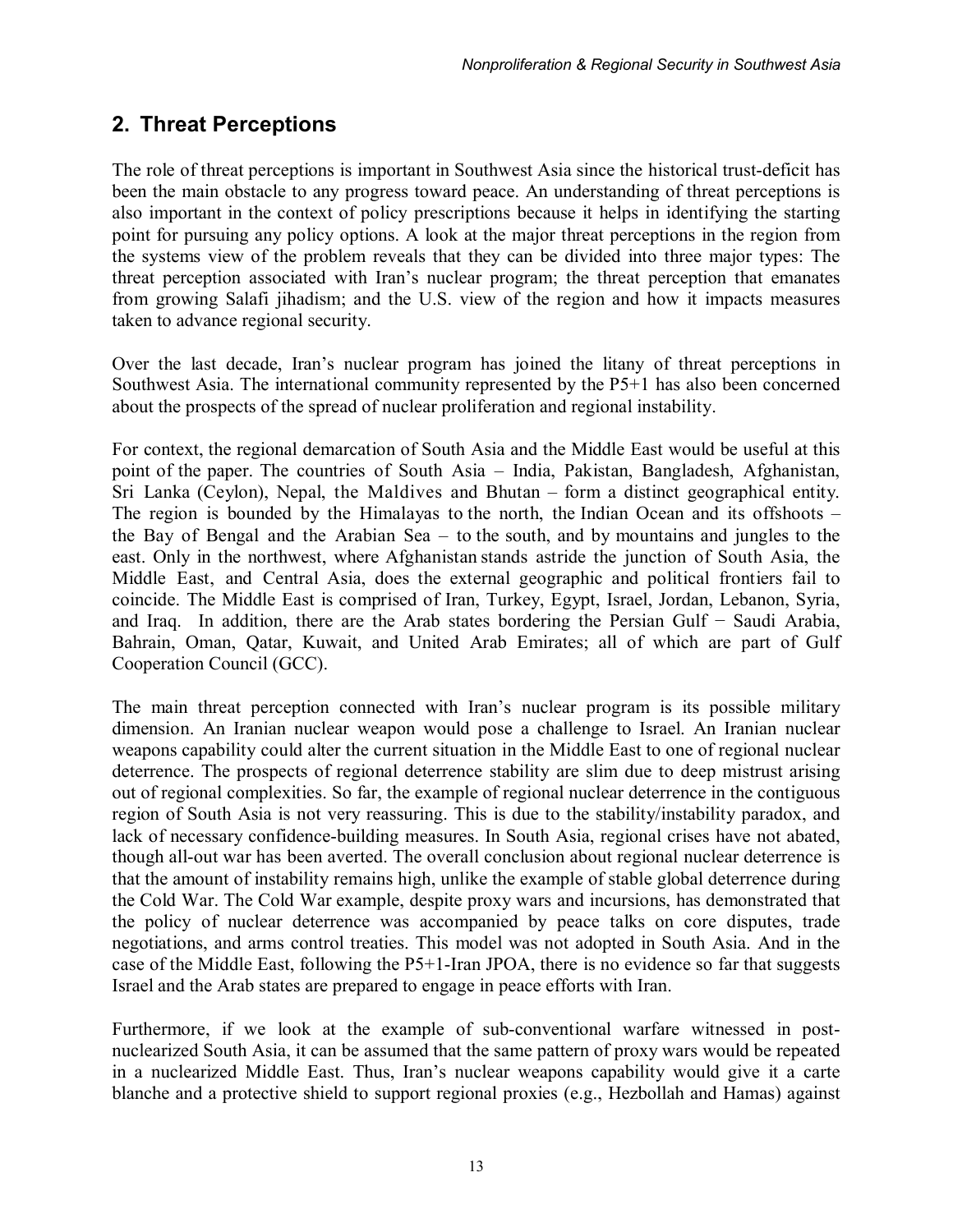the interests of Israel. Even more worrisome is the looming threat of Salafi jihadism. The second issue is the risk of regional multipolarity of the nuclear equation, which may result from Iran's nuclearization. This could happen if an Arab state (e.g., Saudi Arabia) acquires or seeks to acquire nuclear weapons in response to Iran. This would factor in a three-way deterrence situation and put the theory of rational deterrence under increased pressure due to multiple nuclear weapons states in the region.

#### <span id="page-11-0"></span>*2.1. Radicalism versus Moderation and the Rise of Salafi Jihadism*

The rise of Salafi jihadism signifies that the main conflict in the region is between moderates and radicals. The sectarian rivalry is one facet of this overarching conflict. This categorization accords with the general perception about regional geopolitics, which describes an axis of moderation comprised of GCC states and an axis of resistance/radicalism comprised of Iran and Syria. These two camps are positioned on opposite sides of the regional geopolitical divide. Moreover, this categorization is also in line with a statement made by Jordan's King Abdullah in 2004 that warned of a Shia crescent in Iran, Iraq, Syria, and Lebanon. But if the new threat of Salafi jihadism unites the moderate states in a single bloc, and Iran also joins this new moderate camp, then the traditional configuration of who is a moderate and who is a radical could undergo a change.

In the Middle Eastern region, a stifling political atmosphere and worsening economic situation has given way to some destabilizing developments.<sup>[2](#page-11-1)</sup> As the wave of change reached neighboring Bahrain, Saudi Arabia sent its military to quell the predominantly Shia public demonstrations on its borders. In Syria, a Sunni-majority state was ruled by an Alawite (Shia sub-sect) minority. Furthermore, Syria was the only regional ally of Iran. Thus, Syria became the foremost battleground between Iran on the one hand, and Saudi Arabia and Turkey on the other. As the conflict progressed, the specter of Salafi jihadism threatened to cause region-wide damage.<sup>[3](#page-11-2)</sup> Turkey realized this threat, and is currently trying to pull away from the Syria situation. Saudi Arabia and Jordan are increasingly becoming concerned about internal and external security visà-vis this threat.

In South Asia, Salafi jihadism poses an existential and ideological threat to the state of Pakistan.<sup>[4](#page-11-3)</sup> The problem also extends to India, due to attacks carried out by groups of Pakistani origin, as well as by India's indigenous groups influenced by this ideology. The growth of Salafi jihadism in Afghanistan and Syria is detrimental to the general security situation in South Asia and the Middle East. Afghanistan's criticality is both geopolitical and ideological. Afghanistan lies at the crossroads of South Asia and the Middle East, so much so that there is some confusion about which region in which it falls. Ideologically, it is the modern incarnation of the ancient land of Greater Khorasan,<sup>[5](#page-11-4)</sup> which is the center of certain Islamic traditions of apocalyptic revolution,

<span id="page-11-1"></span> $\overline{a}$  $2<sup>2</sup>$  There were two main destabilizing developments. The first was Salafi jihadism in Syria, and the second was the Arab Spring, which was met with the sectarian fault lines within the region.

<span id="page-11-2"></span><sup>&</sup>lt;sup>3</sup> Entous, Adam and Julian E. Barnes, "John Kerry, US Military Clash on Approach to Syria's Rebels: Pentagon Opposes Direct Military Intervention Against Assad," *The Wall Street Journal,* April 7, 2014.

<span id="page-11-3"></span><sup>4</sup> Taliban, a variant of Salafi jihadists came into power in Afghanistan in 1996, and the Pakistani Taliban, another Salafi jihadist variant, have been waging an insurgency in Pakistan since 2001, which was intensified in 2007.

<span id="page-11-4"></span><sup>&</sup>lt;sup>5</sup> Historically, Greater Khorasan included the eastern part of Iran and some parts of Central Asia, known as Western Khorasan and Afghanistan was known as Eastern Khorasan.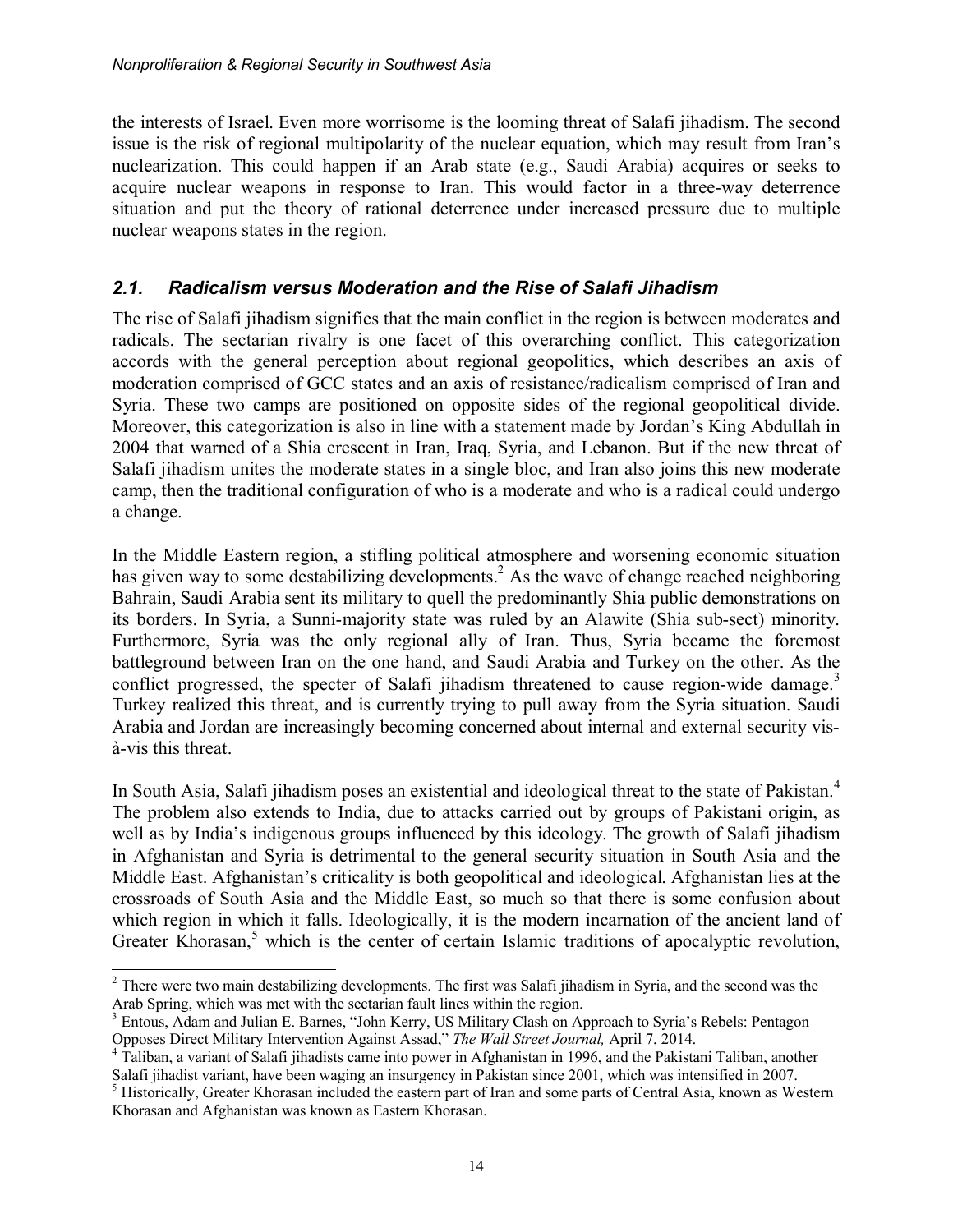viewed as authentic by Salafi jihadists. For instance, Khorasan is the area that the tradition of 'black banners' is attributed.<sup>[6](#page-12-0)</sup> Afghanistan could become the hub of Salafi jihadism once the U.S. pulls out in a post-NATO withdrawal scenario.

The Salafist thought espouses notions of Jihad, takfir (declaration of non-Muslims and certain Muslims as infidels), and rejection of modernity. The phenomenon of Salafi jihadism can be thought of spreading via the "butterfly effect."<sup>[7](#page-12-1)</sup> This ratchet mechanism of phenomenal growth has been evidenced in Syria, Iraq, Afghanistan, and Pakistan. Inside Iran, the Salafists exist in Kurdistan, Baluchistan among its Arab population, and in cities like Tehran and Isfahan. The Salafist presence in the country is an important factor in Iran designating them as a national security threat.<sup>[8](#page-12-2)</sup>

The Saudi Arabian perceptions about Iran can be seen in reference to both regional geopolitics and national interest. In terms of national interest, Saudi Arabia is concerned about the safety of the Straits of Hormuz. Also, Iran's return to full oil production would reduce Saudi oil hegemony in the Persian Gulf. In terms of regional geopolitics, Saudi Arabia remains wary of Iranian political hegemony in the region. Finally, Saudi Arabia seeks reduced Iranian influence in all regional theatres of existing or potential conflict.

Iran's threat perceptions originate from the needs of both regime survival and regional preponderance. The national psyche is shaped by the paranoia caused by the 1953 royalist coup against nationalist leader Mohammad Mosaddegh, the eight years-long Iran-Iraq War, and fears of forcible regime change by the U.S. As far as Salafi jihadism is concerned, Iran reckons this threat as existential. Iran fears Salafist encirclement via Salafist ascendency in states around it and would likely be amenable to joining a regional security architecture focused on countering it's growth. The two major post-September  $11<sup>th</sup>$  events of regime change in Afghanistan and Iraq were in Iran's favor. Now as these two wars are winding down (Iraq withdrawal is complete and Afghanistan drawdown is underway) and the threat of Salafi jihadism is growing, Iran should realize that it would be better off without the albatross of nuclear controversy hanging around its neck.

On the nuclear issue, Iran's threat perceptions vary across the three main political factions: Conservatives, reformists, and pragmatists. The range of views oscillates between conservatives and reformists, while the pragmatists try to find a middle position on most issues. Each faction views Iran's regional and global role in its own image. The conservatives believe that Iran should opt for isolation through defiance on the nuclear issue, and the reformists seek integration with the outside world through nuclear compliance. The conservatives believe that the regional and global antagonists seek regime change in Iran, while reformists believe that policy change is the objective of the outside world. In terms of policy prescriptions, the conservatives hold the view that Iran should attain security through nuclear prowess amidst growing regional uncertainty, and

<span id="page-12-0"></span><sup>6</sup> Soufan, Ali, "Prologue," *The Black Banners: The Inside Story of 9/11 and the War Against al-Qaeda,* W.W. Norton & Co., 2011.

<span id="page-12-1"></span> $<sup>7</sup>$  In chaos theory, the "butterfly effect" is the role of an initial state in which a small change can result in large</sup> differences in a later state. The term was coined by Lorenz, Edward, in "Predictability: Does the Flap of a Butterfly's Wings in Brazil set off a Tornado in Texas?" Cam: MIT, 1972.

<span id="page-12-2"></span><sup>&</sup>lt;sup>8</sup> Khalaji, Mehdi, "Salafism as a National Security Threat for Iran", *Policy Watch 2211*, The Washington Institute, Feb 20, 2014.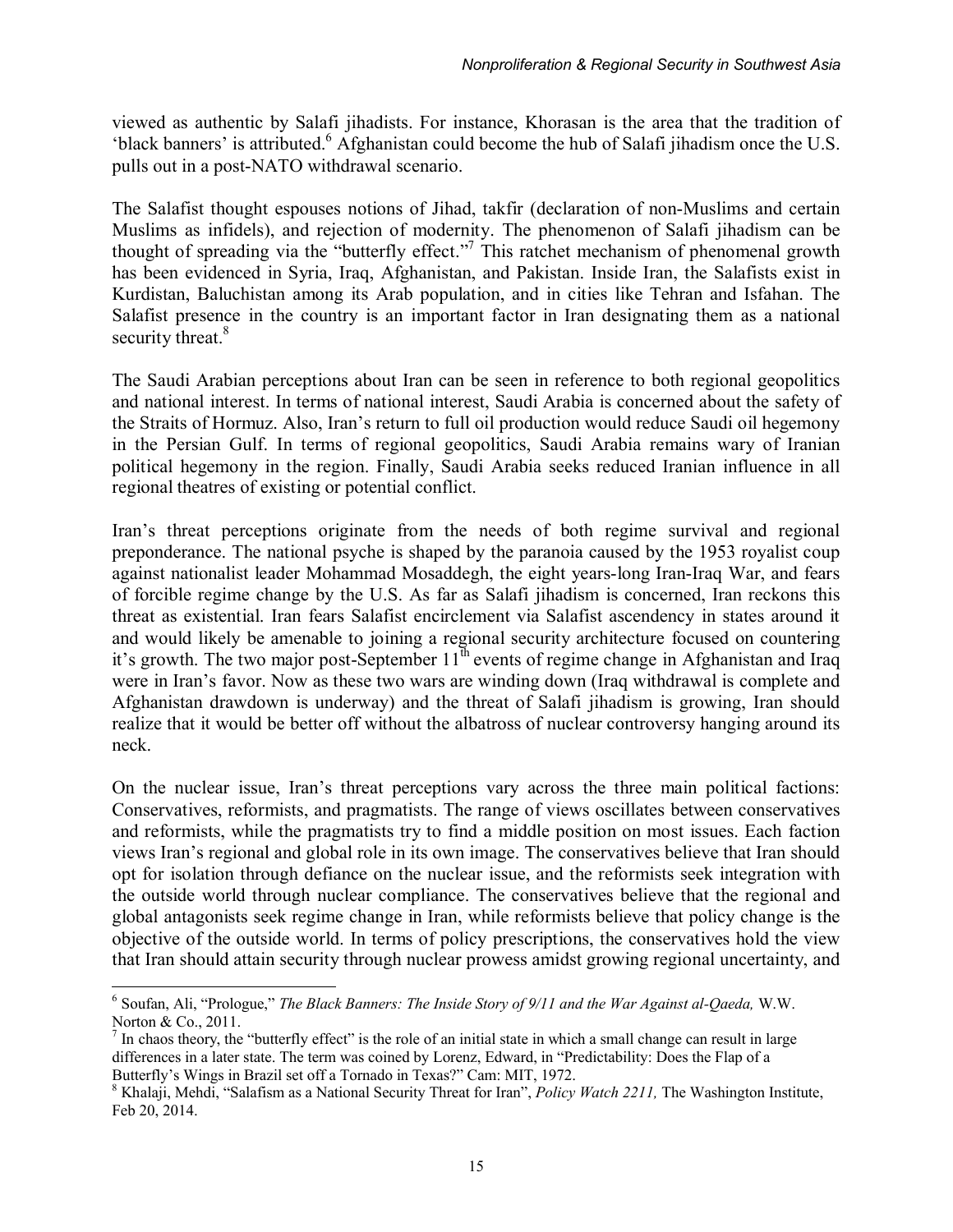the reformists seek to pursue economic progress through regional and global integration, while emphasizing Iran's nuclear rights under the Non-Proliferation Treaty (NPT).

#### <span id="page-13-0"></span>*2.2. United States' View*

 $\overline{\phantom{a}}$ 

There are three main strands of Political Islam in the Muslim World: The Islamist political parties – Egypt's Muslim Brotherhood (MB), Turkey's Justice and Development Party (AKP), and Pakistan's Jamat-i-Islami (JI); Salafists of the Saudi brand; and the al-Qaeda, which supports violence and is seen in a negative light by the United States. However, the U.S. view of Political Islam is incomplete, and that is why it has been difficult for them to understand the fact that al Qaeda maintains ideological, and in some cases, allegedly maintains administrative links with the MB-AKP-JI trio. There is incomplete understanding of the reasons behind the 2013 coup d'état led by General El-Sisi in Egypt. Similarly, it is difficult for the U.S. to understand the grassroots opposition to AKP in Turkey.

This incomplete U.S. view of the Muslim World has become evident in Syria. The moderate opposition to Assad has all, but collapsed. Only Salafi jihadists remain in the field and once they succeed in Syria, they could violently eliminate substantial minorities within Syria. For example, a significant number of Christians have not only lived in Syria under Assad, but have also enjoyed a high socio-economic status. Furthermore, the Salafi jihadists would also pose a threat to other Arab states, Israel, Europe, and the U.S., beyond the region.

In the 1970s, there was a similar chain of events in Afghanistan. If the geopolitical aspect of ousting Soviets from Afghanistan is put aside, what would remain is the catastrophe at the level of human security. The budding Afghan civil society was badly damaged by the U.S. support of Salafi jihadists in their desire to rout the Soviets. Apart from the significant damage caused inside Afghanistan and the region, the most prominent outcome was the terrorism experienced on U.S. soil on September  $11^{th}$ , 2001.

A disregard of security at the human level will likely be the case in Syria if U.S. support to the political opposition ultimately ends up strengthening the hands of the Salafist groups. There could be two main reasons for U.S.-Syria policy. The first is the long shadow of the Cold War. The bitter legacy of the Cold War still affects the U.S.-Russian relations in general, but also in Syria. Given Russia's growing influence in the region, there is need for a U.S.-Russia reset vis-à-vis the Middle East. This should be done regardless of recent developments in the Ukraine.<sup>[9](#page-13-1)</sup> Furthermore, the Cold War alliances created an environment in which both the superpowers assumed certain identities in the perceptions of Islamic states. In the post-1979 Iranian perception, the U.S. was the Sunni-allied superpower, whereas Russia was the Shia-allied superpower. This persisting perception exacerbates Iranian fears and provides Saudi Arabia with a sense of regional influence. Similarly, the U.S. perceptions − regarding Iran as an unstable actor − were formed by the 1979 revolution. These mutual perceptions are the main stumbling blocks in the realization of a U.S.-Iranian detente.

<span id="page-13-1"></span> $9<sup>9</sup>$  An example is provided by Israel-Russia relations, which are valued by both states for their strategic importance in view of the Salafi jihadist threat. See Saunders, Paul J., "Israel-Russia ties strong despite Ukraine", *Al Monitor,* April 7, 2014[. http://www.al-monitor.com/pulse/originals/2014/04/israel-russia-strategic-ties-ukraine.html.](http://www.al-monitor.com/pulse/originals/2014/04/israel-russia-strategic-ties-ukraine.html)  Accessed on April 17, 2014.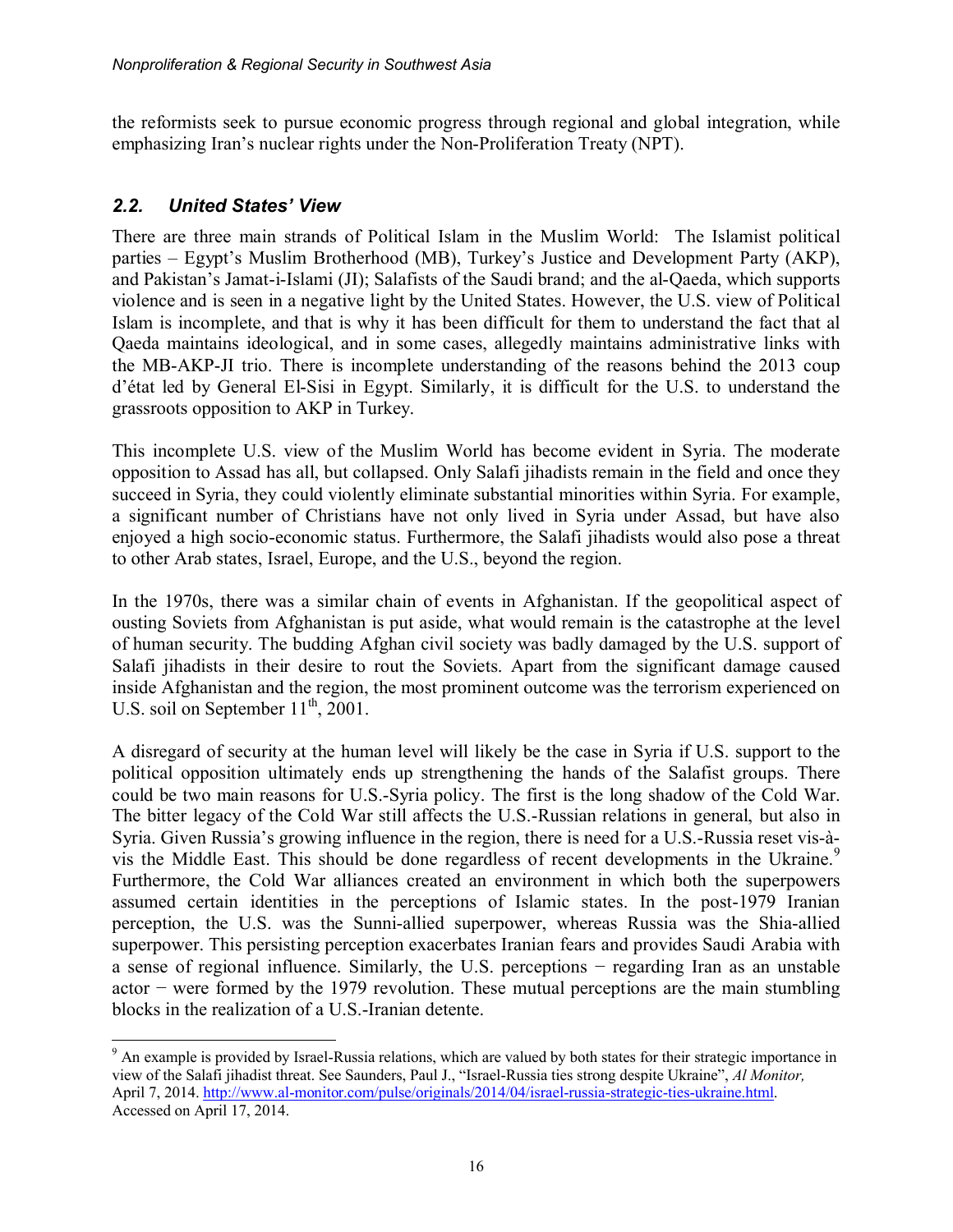The second possible reason behind the U.S. policy approach towards Syria is the security of Israel. Currently, the main opposition to Israel is Lebanon (via the Hezbollah), which has been diverted away from Israel to Syria. However, the growing power of Salafi jihadism in Syria poses a long-term threat to Israel that might be significantly more serious than Hezbollah or even Iran, which is ruled by a conservative clerical regime.

In view of possible rapprochement with Iran, the U.S. would have to strike a balance in its policy towards Iran and Saudi Arabia. By reaching a deal with Iran, the U.S. would not be betraying allies in the region. After all, under the Twin Pillars policy, when Iran was a strategic ally of the U.S., it was not viewed as a betrayal of Saudi Arabia.<sup>[10](#page-14-1)</sup> However, a necessary U.S. condition of permanent settlement with Iran would be for Iran to assuage regional fears by pursuing status quo, as opposed to revisionist policies. This is similar to when the U.S. opened up to India at the end of the Cold War and de-hyphenated its relationships with India and Pakistan, which was not seen as a betrayal of Pakistan. However, after the Indo-U.S. rapprochement, the Pakistani hopes for Indian interest in the resolution of the core dispute of Kashmir − through the good offices of the U.S. − were not realized and remain a cause for some heartburn in Pakistan. In a similar perspective, Iran's entire regional role (nuclear, conventional, and sub-conventional) needs to be accounted by the U.S. in order to instill confidence among the Arab states.

An end to the Iranian nuclear weapons program could become a factor in regional stability. If the U.S. establishes a permanent nuclear agreement with Iran, it also draws itself closer into the fight against Salafi jihadists. Consequently, Iran will have to deal with both U.S.-oriented groups and Iran-oriented groups. The U.S. and Iran need to recognize and come to the conclusion that Salafi jihadism is fundamentally wrong and not just wrong because they are 'currently' fighting one or the other.

# <span id="page-14-0"></span>**3. Southwest Asian Regional Security**

The regional threat perceptions associated with Iran's nuclear program are genuine and need to be fully addressed. However, the threat of Salafi jihadism is potentially more widespread and insidious. In view of this threat, Iran can assume a new status provided its pursuit of nuclear weapons is curtailed. Iran is under the rule of a conservative clergy, and there is sufficient culture in the ruling circles to reject Salafi jihadism. The fact that Hezbollah is more focused on Syria is good news for Israel. Similarly, an Iran nuclear agreement could lead to the calibration of an Iran-Saudi Arabia area-of-influence competition in Iraq, Syria, Lebanon, and Bahrain.

An effective method of dealing with the emerging security challenges would be a regional security regime through a joint forum where all major states (e.g., Saudi Arabia, Iran, and Pakistan) can ensure that Salafi jihadism is prevented from undermining their sovereignty and stability. Through such a security forum, the U.S. could reassure Saudi Arabia, support Pakistan, engage Iran, and avoid a short-term solution in Syria. Such a forum could work out a formula for Syria and devise a framework for post-NATO withdrawal Afghanistan.

<span id="page-14-1"></span> $\overline{\phantom{a}}$ <sup>10</sup> Pollack, Kenneth M., "Securing the Gulf," *Foreign Affairs,* July/August 2003.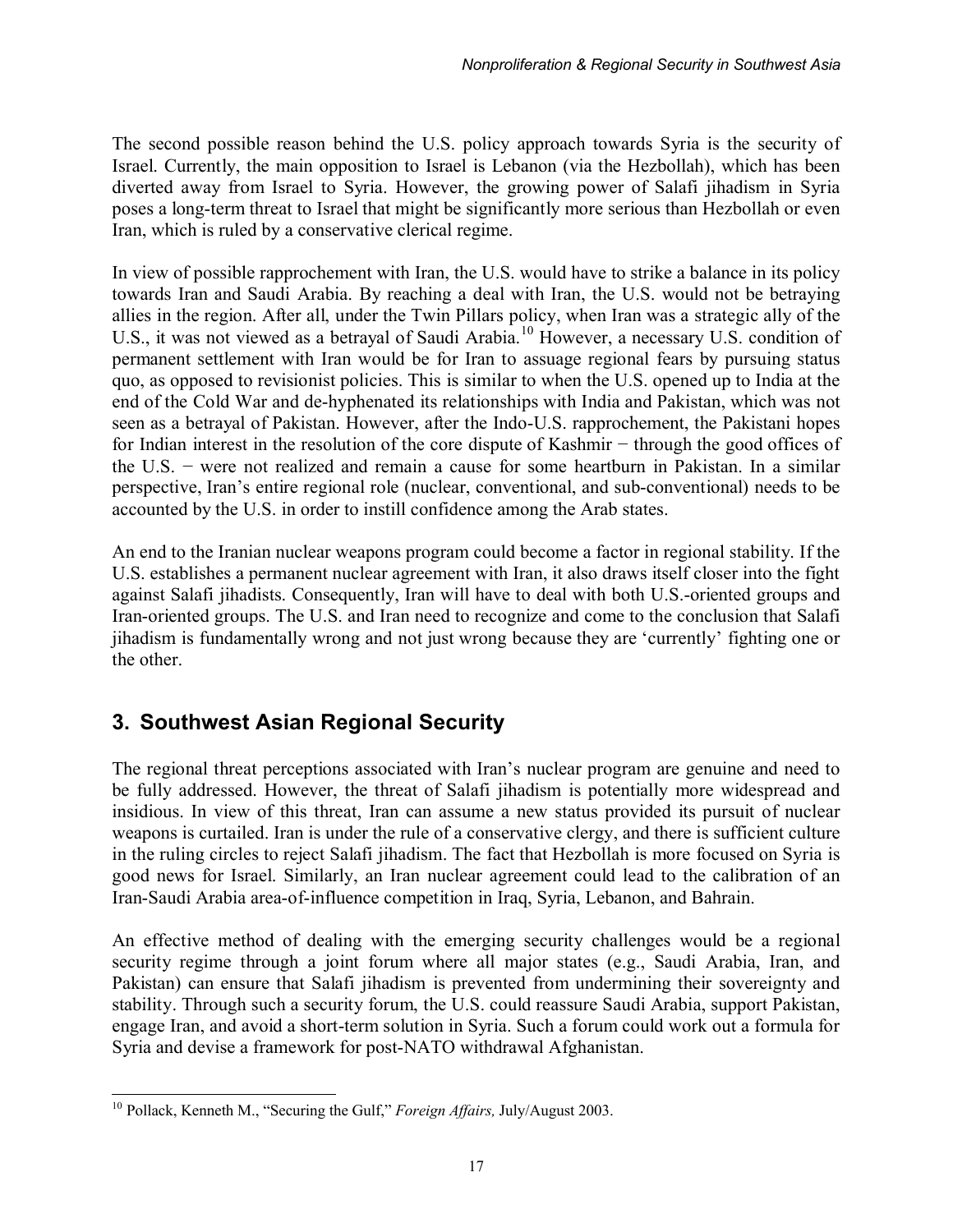A permanent Iran nuclear deal is not a sufficient condition for regional peace and security, but it is a necessary one. The deal also provides an opportunity to work with Iran on other regional challenges. Conversely, the breakdown of a nuclear deal would adversely affect regional stability. The objective of an effective nuclear deal should be both nonproliferation and regional stability. Although these are two separate tracks, progress with one would affect the other. Even if the nuclear deal breaks down, the regional challenges are unlikely to go away.

A positive outcome of the JPOA can have a useful effect in molding Iran's regional role. Iran's regional influence is the overriding concern of Saudi Arabia, while Israel is more concerned with nonproliferation. And, regional security is not possible without dealing with Salafi jihadism. However, it is also not possible for the U.S. and Iran, along with regional states, to jointly work toward eradication of Salafi jihadism unless Iran's nuclear problem is resolved to the satisfaction of all parties.

In addition, the South Asian states are not comfortable with the prospect of Iranian nuclear weapons in the region. India wishes to see Iran as a non-nuclear weapons state.<sup>[11](#page-15-1)</sup> Pakistan has had longstanding ties with Iran, but in recent times, there has been an estrangement due to violence against Shias in Pakistan, its close ties to Saudi Arabia, and disagreements over Afghanistan and Iran's ties with India. Pakistan would also be, in principle, uncomfortable to be positioned in the midst of two Nuclear Weapons States (i.e., Iran and India). As for Iran's motivations for nuclearization, while the psychological impact of living in a nuclear neighborhood might have played a general role; there is no evidence to suggest that Pakistan's nuclear capability had any specific role in forming Iranian nuclear intentions. Finally, Pakistan-Iran relations have experienced an adverse trend regarding Afghanistan, and more recently, over border issues, but they cannot be characterized as hostile.

#### <span id="page-15-0"></span>*3.1. The Role of Pakistan*

Pakistan, though not located inside the Middle East, is still too close to be insulated from developments there. At a psychosocial level, Pakistanis wholeheartedly accept influences from the Middle East. There are three significant friends of Pakistan in the Middle Eastern region; Turkey, Saudi Arabia, and Iran. Within Pakistan, there are three mindsets in competition for political ascendency: Inside the governmental circles (i.e., civil-military) the prevalent mindset is that of nationalism; and among different sections of the civil society, there is internationalism and Islamism. The Islamists are in favor of Pakistan's ties with Saudi Arabia, internationalists look favorably upon Iran, and nationalists admire Turkey. But out of the three states, it is only Iran with which Pakistan shares a common border.

Pakistan generally follows the lead of Saudi Arabia in matters related to the Middle East (e.g., the Palestinian issue); however, Pakistan's Iran perspective might not be totally in sync with Saudi Arabia. After all, Iran and Pakistan share a common border. Iran was the first state to recognize Pakistan after its formation and it provided material and moral support to Pakistan in all its wars with India. The cultural influence of Iran − through the Persian language − has historically been pervasive, and now continues through Khana-e-Farhang (cultural centers) in

<span id="page-15-1"></span> $\overline{\phantom{a}}$ <sup>11</sup> Dikshit, Sandeep, "Iran nuclear deal consistent with our stand, says India". *The Hindu.* Nov 24, 2013.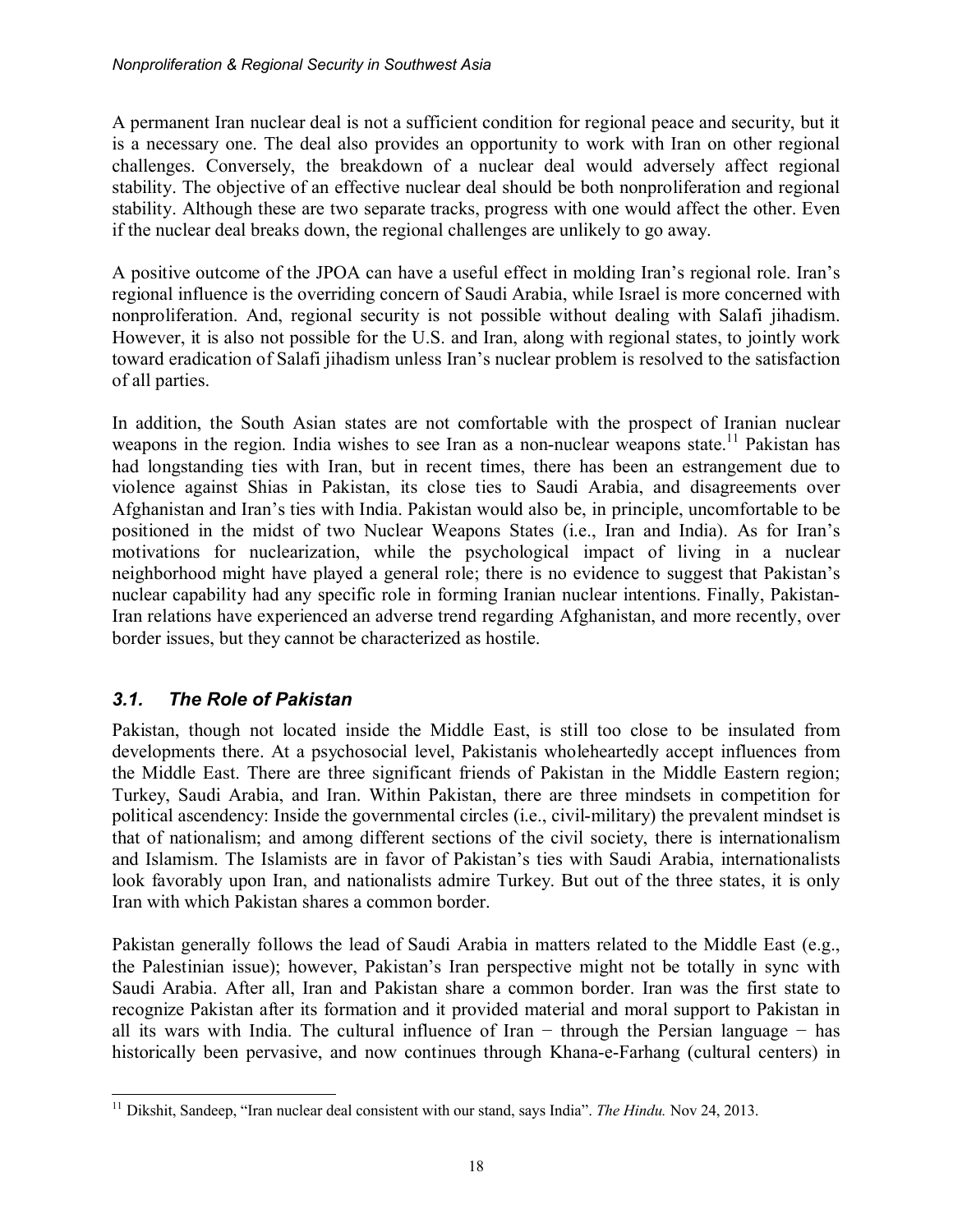various Pakistani cities. The national poet of Pakistan, Allama Iqbal wrote most of his poetry in Persian, and in Iran he is known as Iqbal-e-Lahori (Iqbal of Lahore).<sup>[12](#page-16-0)</sup> However, the cultural exchanges between Iran and Pakistan mostly belong to the realm of high culture. This stands in contrast to the equally pervasive cultural influences from Saudi Arabia, which generally relate to the popular classes through the madrassah culture.

Pakistan approves of Iran's nuclear program sans military capability. A permanent U.S.-Iran nuclear agreement would remove economic sanctions on Iran and allow Pakistan to pursue the Iran-Pakistan gas pipeline project. And more importantly, it would allow Iran to exercise its influence in post-NATO withdrawal from Afghanistan, which could help Pakistan and Iran jointly restrain the influence of Salafi jihadism in both Afghanistan and Pakistan.

Unfortunately, the recent trends in Iran-Pakistan relations have been downward. It is Pakistan's dilemma that as the U.S. and Iran draw closer, Pakistan appears to be drawing away from both. New questions have popped up in Iran-Pakistan relations as the recent incidents of Shia-killing in Pakistan have served to vitiate bilateral relations.<sup>[13](#page-16-1)</sup>

The Iran-Pakistan gas pipeline is also under question, as there is talk of laying an Iran-India gas pipeline under the sea bypassing Pakistan. The earlier proposed project of an Iran-Pakistan-India pipeline, known as the 'peace pipeline,' has been shelved. What was left of this project is the Iran-Pakistan pipeline, hastily signed by Pakistan in 2013 by the outgoing Pakistan People's Party (PPP) government. But a question mark hangs over its fate after the Saudi-oriented government of Pakistan Muslim League (PML-N) took over. Another question mark in bilateral ties is the Gwadar-Chahbahar competition.<sup>[14](#page-16-2)</sup> Iran-India relations have witnessed an upturn, as India is helping Iran build a road from Chahbahar to Afghanistan, thereby providing landlocked Afghanistan with an alternative route to the sea, apart from the sole Karachi route it has so far relied on. A permanent agreement on the Iran nuclear program would remove trade sanctions, facilitate the peace pipeline project, and thus help improve Iran-Pakistan relations.

Iran-Pakistan relations have wider regional security implications including Salafi jihadism, Afghanistan, and secure borders.[15](#page-16-3) The issue of border security between Iran and Pakistan has assumed importance in recent days. The Iran border, until recently, was the only stable border of Pakistan's four borders. The Indian border is conflict-prone, the Afghan border is unreliable, and the Chinese border is inaccessible. That is why recent events of disturbances on Iranian border have been unsettling, and better border management is needed.

<span id="page-16-0"></span><sup>&</sup>lt;sup>12</sup> Ali Shariati "Ma Wa Iqbal" (Iqbal and I), urduadab4u.blogspot.com/2011/08/ham-aur-iqbal-article-on-iqbal-bybr.html

<span id="page-16-1"></span><sup>&</sup>lt;sup>13</sup> In Iran there are 62 million Shias, in India 40-55 million, according to the 2001 census, and in Pakistan there are 30-45 million Shias. The Shias make regular visits to Iran for pilgrimage to Shia holy sites, and in Pakistan their convoys have become targets of Salafi jihadist attacks.

<span id="page-16-2"></span><sup>&</sup>lt;sup>14</sup> Pakistan has been trying to develop its Arabian seaport, Gwadar, with Chinese assistance. Just 43 miles further along the same coastline lies Chahbahar, the Iranian port, which it has declared as a Free Trade Industrial Zone, the only such Middle Eastern free port outside the Persian Gulf.

<span id="page-16-3"></span><sup>&</sup>lt;sup>15</sup> Pakistan's four borders include 1509 miles with Afghanistan, 325 miles with China, 1809 miles with India, and 564 miles with Iran.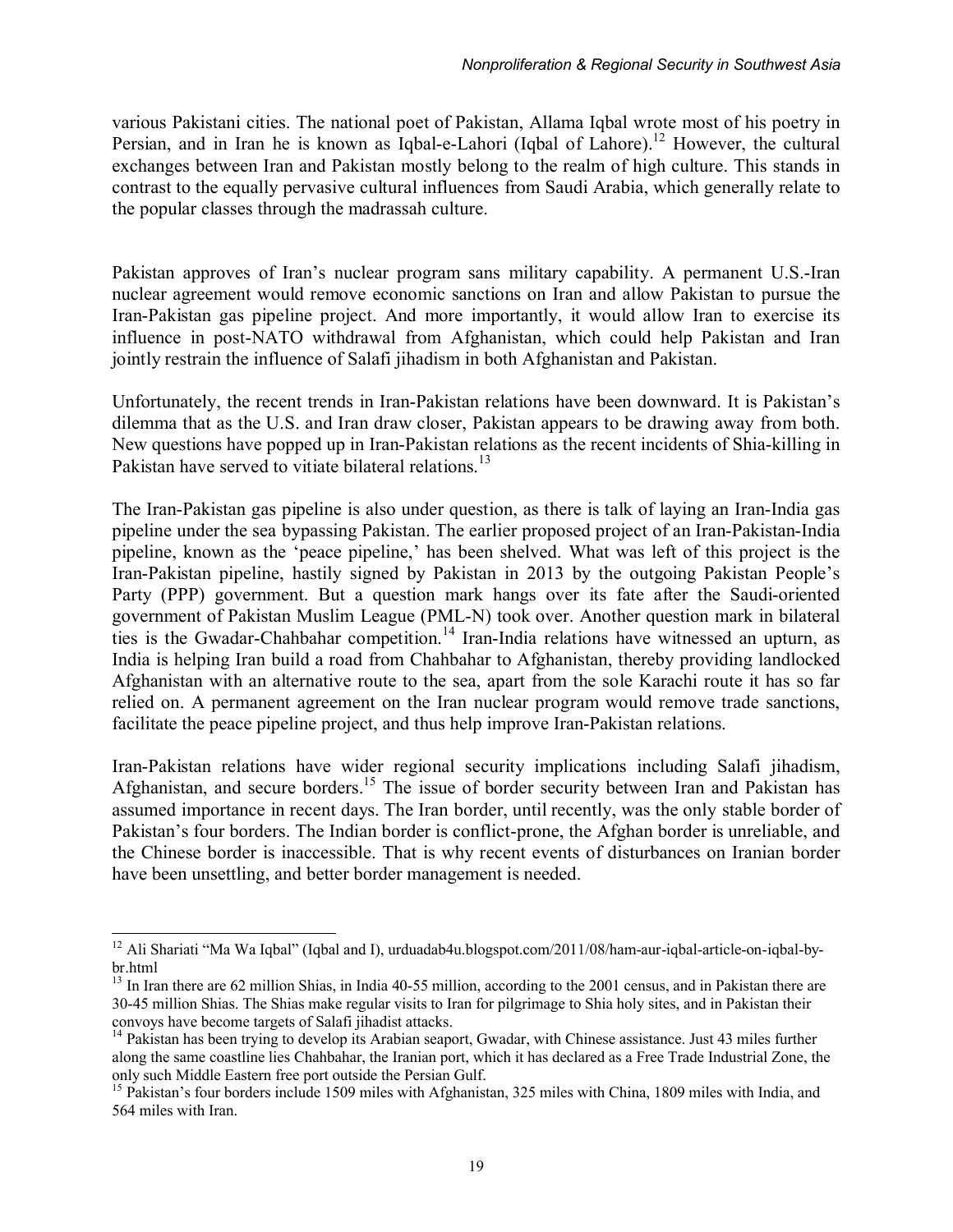The demographic composition of the Iran-Pakistan border is based upon the encompassing Sistan-Balochistan region. On the Pakistani side, there is the sparsely populated and arid Balochistan province, which comprises around 44 percent of Pakistan's land mass, and only five percent of its population. On the Iranian side, the similarly arid and sparsely populated Sistan-Balochistan province is the largest in size among Iran's 31 provinces, though containing only two percent of its population. The majority population group on both sides is the ethnic Baloch, who are overwhelmingly Sunni, of the Hanafi School of jurisprudence or *fiqh*.

Both Iran's province of Sistan-Balochistan and Pakistan's province of Balochistan are restive. The former because it is home to Sunni minority in Shia Iran, where they form an insignificant, and in some cases, persecuted minority; and the latter because it is ethnic Baloch, which is an inconsequential minority in the largely Punjabi, Pakistan.[16](#page-17-0) In the Sistan-Balochistan capital of Zahedan, an unclaimed bombing on February 17, 2007 killed 13 people, including nine Islamic Revolution Guards Corps (IRGC) officials. In the aftermath of this incident, Iran started building the Iran-Pakistan barrier; a three feet thick and 10 feet high boundary wall stretching 435 miles from Taftan to Mand.

The Sunni militant group active in Sistan-Balochistan province has been the Jundullah (soldiers of God), whose leader, Abdul Malik Rigi, was hanged by Iran in June 2010 for the militant group's attacks on civilians and officials in Sistan-Balochistan. However, a new group known as Jaish-i-Adl claimed in November 2013 that it had assassinated a local official prosecutor in Sistan-Balochistan, and in October it ambushed Iranian border guards, killing 14. In response, Iranian authorities executed 16 rebels, eight of them were Sunni insurgents and eight were drug traffickers.

An incident that caused recent diplomatic bitterness between Iran and Pakistan took place on February 8, 2014. According to news reports, five Iranian border security guards were captured and taken across the border by the relatively new group, Jaish-i-Adl. Iran sought Pakistan's help in recovery of the guards, but Pakistan declared that the guards were not on its side of the border. As a result, the Iranians protested and the Iranian interior minister threatened to create a 'security zone' in the border region through military action.

Interestingly, this incident occurred exactly one year after Iran and Pakistan signed a security agreement, under which both countries were required to cooperate in preventing and combating the activities that posed a threat to national security of either country.<sup>[17](#page-17-1)</sup> The two interior ministers had signed a "bill concerning Security Cooperation Agreement between Islamic Republic of Iran and Republic of Pakistan," in Tehran on February 9, 2013, to deal with border security and counterterrorism.

Following the February 8<sup>th</sup> incident, an Iran-Pakistan Joint Border Commission meeting was held on February 21<sup>st</sup>, after a four-year interval. The Deputy Governor of Sistan-Balochistan on the

<span id="page-17-0"></span><sup>&</sup>lt;sup>16</sup> Punjabis are the numerically largest ethnic group in Pakistan, concentrated in the Punjab province. The second largest is the Sindhis in the Sindh province. The third largest is Pukhtoons in the Khyber Pukhtoonkhwa, including Federally Administered Tribal Areas (FATA). The smallest ethnic group is the Baloch of Balochistan province.

<span id="page-17-1"></span><sup>&</sup>lt;sup>17</sup> Accessible at: rc.majlis-ir/en/news/show/852240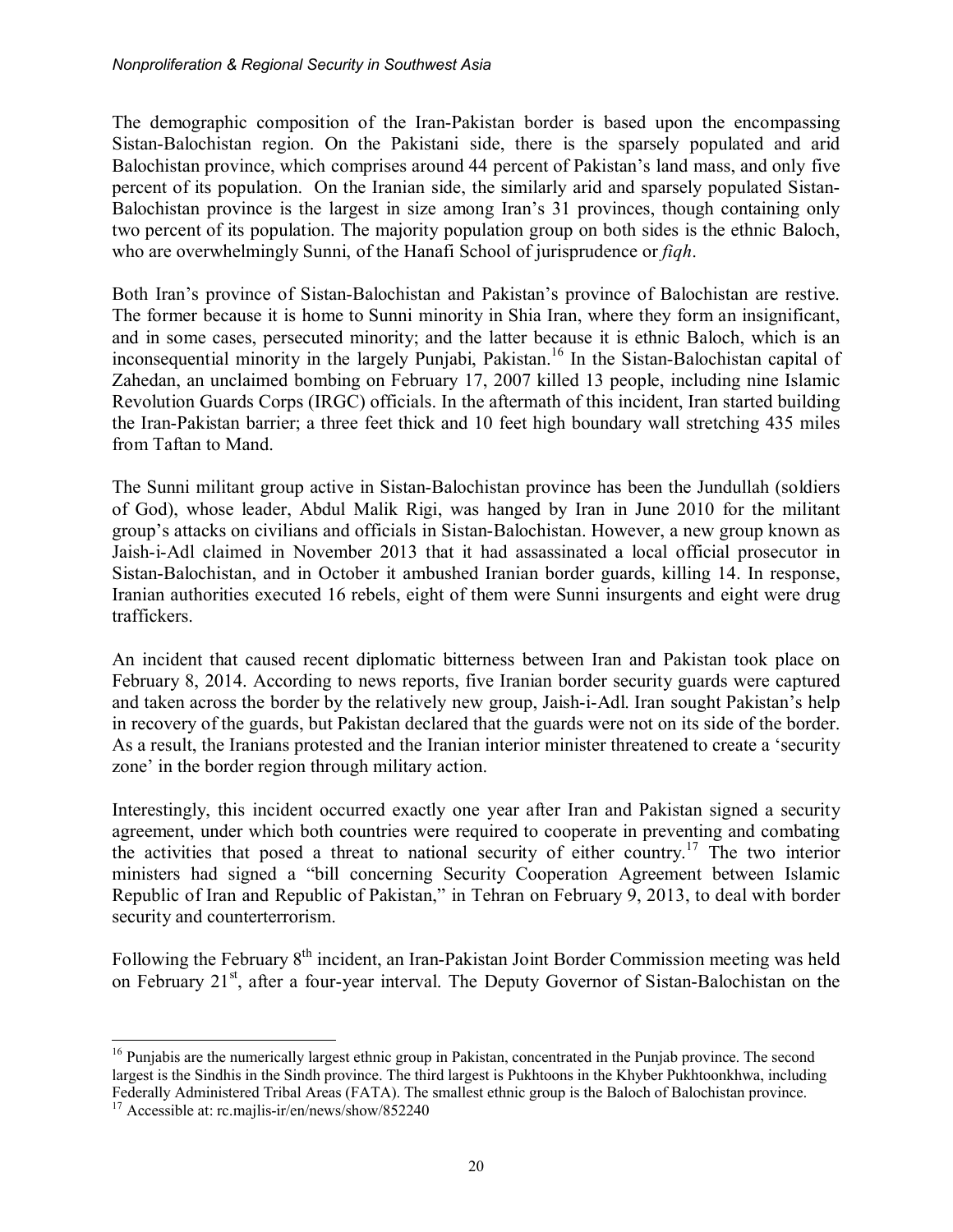Iranian side and the Chief Secretary of Balochistan on the Pakistani side resolved to improve border security issues, agreeing to the extradition of captives and joint border patrolling.

The February 8<sup>th</sup> incident highlights two issues − the Iran-Pakistan differences over border security and Iran's frustration with Pakistan. The border area is remote, rugged, and sparsely populated. It is patrolled by Pakistan's paramilitary Frontier Corps on the Pakistani side and border security guards on Iranian side; however problems with the movement of drugs and militants across the border ensue. Iran's frustration with Pakistan indicates that either Iranians believe that the border on the Pakistani side is a lawless zone, or worse still, they think that the Pakistanis disregard their feelings. Iran has been strict on both drug smuggling and growing militancy on its border, and harbors complaints about non-cooperation of ISAF/NATO forces on its Afghanistan border. Furthermore, the Iranians allege that the border issues with Pakistan are, in fact, being instigated at the behest of Saudi Arabia because of the Syrian conflict.<sup>[18](#page-18-0)</sup>

A permanent agreement between Iran and the U.S. could facilitate increased Iran-Pakistan cooperation on border security. For example, U.S. cooperation in science and technology could be extended through national laboratories, which have vast and longstanding expertise in the field of border security. Nonetheless, the difficulties of managing the Iran-Pakistan border areas are considerable. Both ground patrolling and aerial surveillance are expensive options. In case of ground patrolling, there is the cost incurred by vehicle maintenance, while aerial surveillance is expensive and also lacks any mechanism to physically arrest border violators.

A new question in Iran-Pakistan relations is going to be Pakistan's tilt toward the Saudi Arabian position on the Syria situation. The Saudi Crown Prince visited Pakistan on February 15, 2014. Pakistan's official position on Syria before this visit was one of neutrality; however, after the Saudi visit, Pakistan declared support for a transitional government in Syria. This signaled Pakistan's alignment with the Saudi Arabian position that there should be a regime change in Syria. Even though Pakistan later officially rejected any policy U-turn under the direction of Saudi Arabia, this perception threatens to damage Pakistan's traditional position of confessional (i.e., sectarian) neutrality within the wider Islamic community.

The broader contours of Iran-Pakistan relations would be improved by Pakistani neutrality in Syria; and this stance should not impact the strong Pakistan-Saudi Arabia relations. According to a Pew Research Center survey, an unprecedented 95 percent of Pakistanis have a positive view of Saudi Arabia.<sup>[19](#page-18-1)</sup> Pakistan receives around four billion dollars in annual remittances from overseas Pakistanis based in Saudi Arabia. In the 1970s and 1980s, Pakistani troops were stationed in Saudi Arabia, and during the Gulf War, Pakistani troops were sent to protect Mecca and Medina holy sites in Saudi Arabia. Under the government of General Ziaul Haq (1977-88), intelligence cooperation between Pakistan and Saudi Arabia was established during the Afghanistan War (1979-89). Saudi Arabia also provides petroleum to Pakistan on concessional rates in times of crisis. However, Saudi Arabia's influence was reduced during the recent PPP tenure (2008-13).

<span id="page-18-0"></span><sup>18</sup> Mir, Amir, "Strains in Pak-Iran Ties," *Daily the News,* April 04, 2014.

<span id="page-18-1"></span><sup>&</sup>lt;sup>19</sup> http://www.pewglobal.org/2013/10/17/saudi-arabias-image-falters-among-middle-east-neighbors/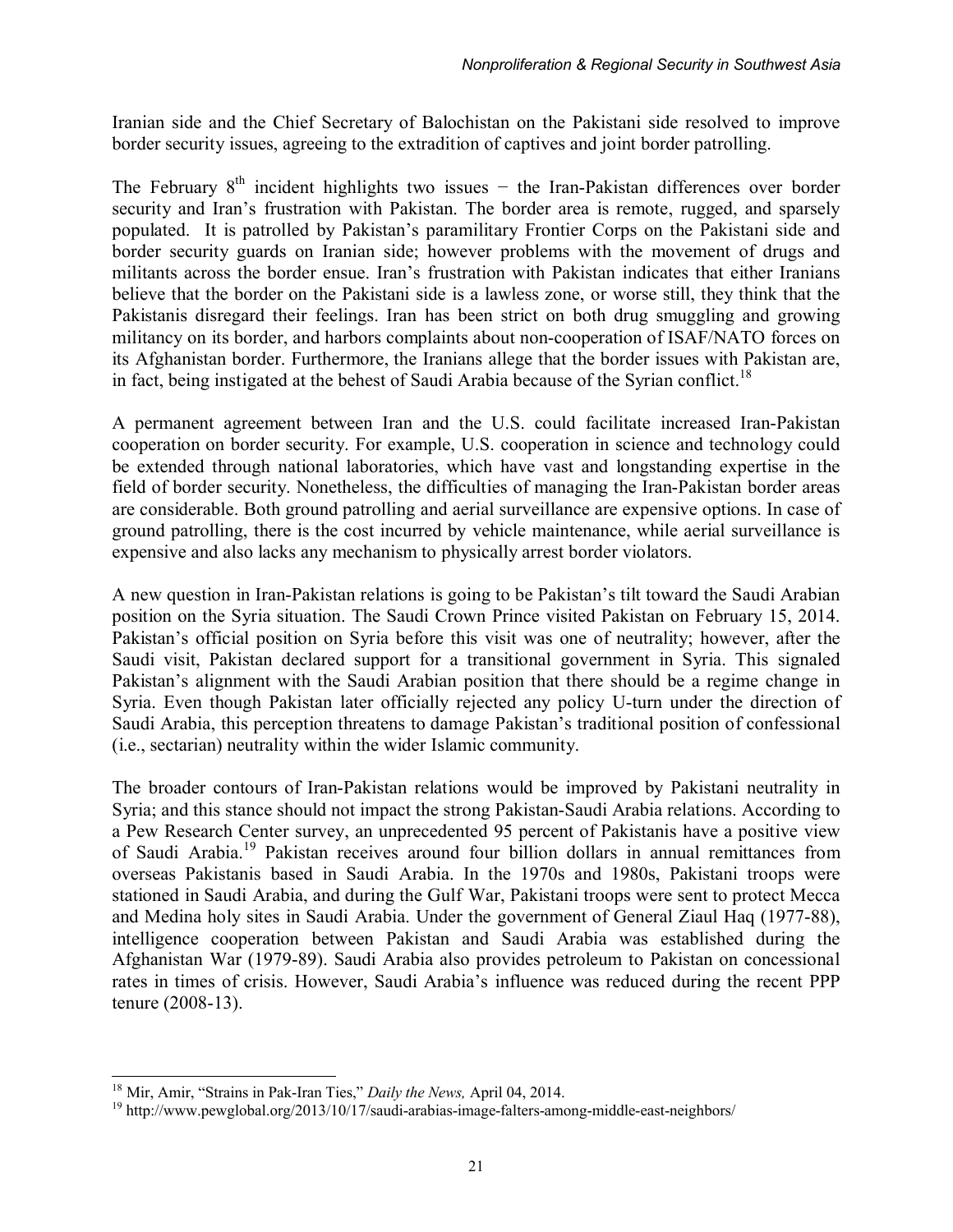The government of the PML-N assumed power in Pakistan in May 2013. The promises of change in Pakistan's India and Afghan policy could not make much headway since they are traditionally considered the preserve of the military bureaucracy. However, a policy change has emerged regarding Syria, as a result of Prime Minister Nawaz Sharif's reliance on the Saudi ruling family due to Pakistan's financial constraints. In addition, the Saudis are Sharif's benefactors because they provided him sanctuary for eight years after General Pervez Musharraf's military coup in 1999.

Pakistan's new Syria position favors Saudi Arabia, but improvement of relations with Saudi Arabia should not be at the cost of Iran, which is an immediate neighbor of Pakistan, and an area Pakistan considers important for its strategic depth. Secondly, there is the factor of the "butterfly effect," as the spread of Salafi jihadism from Syria could become a headache for Pakistan. Considering the legacy of Iranian-Saudi rivalry, which has both sectarian and racial undertones, it is better for Pakistan to maintain neutrality in the same way as it remained neutral in the Iran-Iraq War in the eighties. Pakistan's policy during the Iran-Iraq War paid diplomatic dividends, with a role as neutral arbiter and peace-broker.

The Saudi Arabian outreach to Pakistan on Syria demonstrates that Saudi Arabia is seeking to chart an autonomous course from the U.S on Syria. The prospects of joint U.S.-Saudi hegemony in the region were scuttled by non-violent settlements in Syria and Iran. There are reports that Saudi Arabia has requested military support from Pakistan (e.g., small arms). These types of weapons would be suitable for a battlefield like Syria.

Given the delicate security situation in Syria, Pakistan should support the territorial integrity of Syria rather than the objective of regime change. Small arms transfers might not have strategic implications, but it would indicate that Pakistan is taking sides in the regional polarization. In the context of Syria, Pakistan should also remain mindful of the consequences of involvement. These could appear sooner, rather than later, in the form of a spreading Salafi jihadist threat, and implications for the internal security of Pakistan.

#### <span id="page-19-0"></span>*3.2. Proposal for a Regional Security Forum*

A Regional Security Forum could help deal with two main issues in South Asia and the Middle East. These issues are of Salafi jihadism and the worsening regional geopolitical rivalries. Initially, the key states − Saudi Arabia, Iran, and Pakistan − must sit together to stabilize the critically weak states (e.g., Afghanistan and Syria). The failure of the Geneva process has demonstrated that Syria is not a problem for the UN to resolve. Similarly, Afghanistan's post-2014 uncertainty can only be improved via by key regional states. These key countries have stakes in regional stability and they are not mere onlookers, but actual protagonists in these conflict zones. Subsequently, stabilization efforts can also be undertaken for conflict-prone areas like Lebanon, Bahrain, and Yemen. Similarly, other major regional states like Turkey and Egypt can also join later. The U.S. does not have to necessarily engage directly, as they did leading the nuclear negotiations with Iran. Rather, Saudi Arabia should be induced to take the lead role. The primary task for the Regional Security Forum is to engage Iran and Saudi Arabia in regional dialogue on security; and include Pakistan as both a facilitator of the talks, and as a significant player in its own right in Afghanistan and elsewhere. Pakistan's history has a precedent of such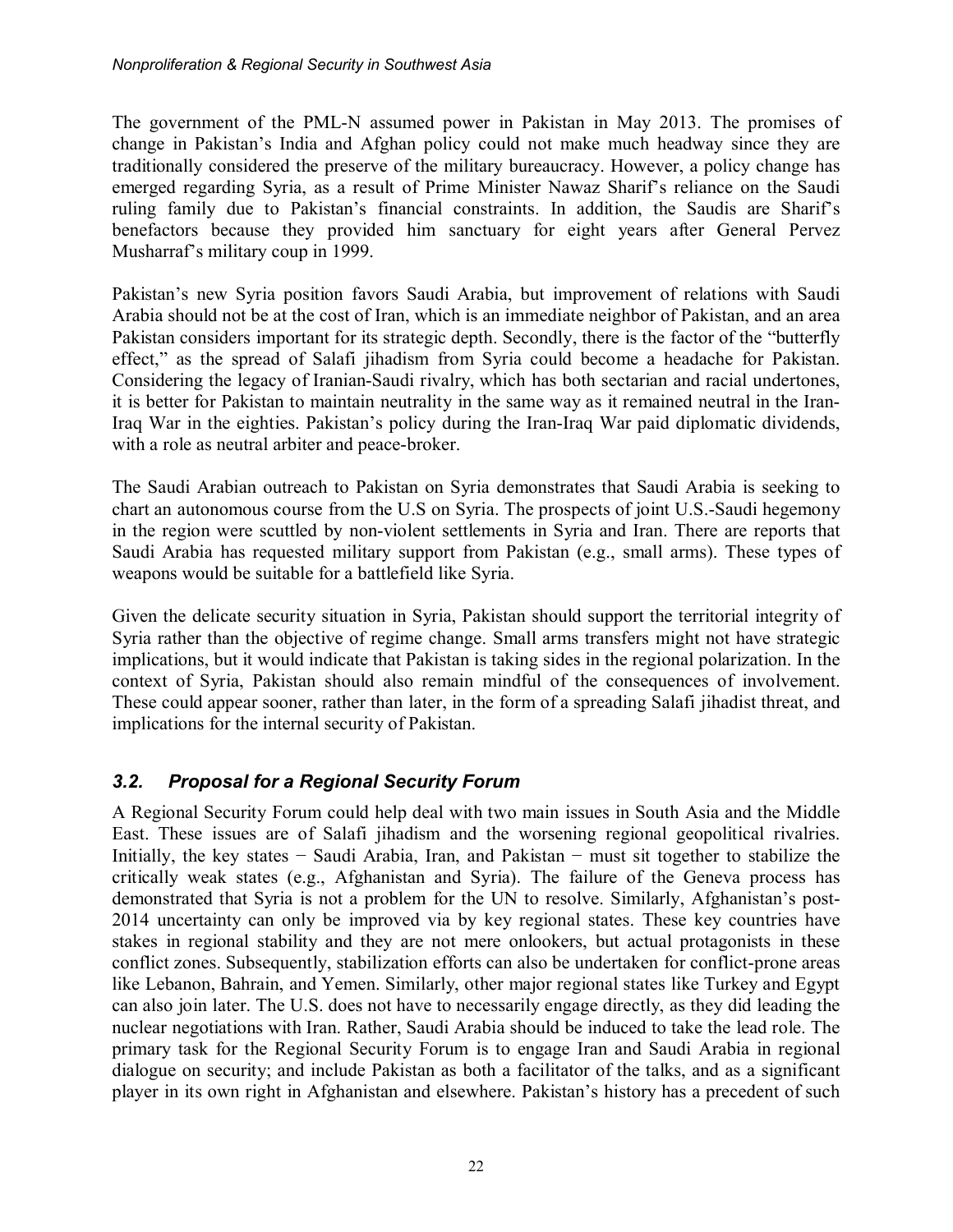activity when it played a role in opening up China in 1971. In case of the Middle East, Pakistan has the rare advantage of enjoying the confidence of both Iran and Saudi Arabia.

The Middle East is a difficult region to manage. The current regional security architecture in the Middle East is based upon the Post-World War I boundaries. This regional structure is under immense pressure in the aftermath of the Salafi jihadist and sectarian conflagration centered on Syria, Lebanon, and Iraq. There are also emerging intra-GCC rifts. Al-Qaeda and other Salafi jihadist groups would like to carve out a terrorist state in the border region of Syria and Iraq,  $^{20}$  $^{20}$  $^{20}$ which would inject instability in the region.

Given the declared U.S. policy of Asia pivot, the main challenge for U.S. policymakers is to partially expand attention more broadly in the Middle East and Southwest Asia. This would entail improving relations with Iran, while at the same time, managing Saudi anxiety. This might not immediately revert to the Twin Pillars policy of the 1970s, which envisioned joint Iranian-Saudi Arabian support for the U.S. anti-Communist effort. However, it would require some sort of a modus vivendi between Iran and Saudi Arabia for apportionment of regional influence. Iran could also be convinced to come on board in reference to the Arab League offer of 2002 with Israel for permanent peace vis-à-vis the Arab-Israeli issue.

There are three broad objectives that could be met through a Regional Security Forum: a U.S.- Russia reset in the Middle East; supporting a regional balance of power; and countering Salafi jihadism. On the first point, the U.S.-Russia rivalry has been managed successfully in the Middle East as demonstrated by the Syrian chemical weapons deal and the JPOA. They both appear to maintain regional status quo and remain valuable partners to regional powers – this needs to be institutionalized. Secondly, the U.S. interests of retaining its military forces and economic influence have regionally been pursued by hub-and-spoke diplomacy. In the Middle East, it appears sensible to uphold balance of power as opposed to direct dominance to prevent any single regional hegemon. A regional security forum could implement this policy in a smooth manner. Additionally, if the JPOA breaks down, the U.S. can consider extending nuclear deterrence to Saudi Arabia, and offshore balancing could continue in Bahrain.

And finally, the regional states should realize that the regional spread of Salafi jihadism is a significant, amorphous, and insidious threat. Before the latest developments in Iraq, Syria, and Pakistan, it could be said that there were cognitive hurdles in the identification of Salafi jihadism as the primary threat by governments in Pakistan and Saudi Arabia. This phenomenon is similar to the cases noted by psychologists, wherein the extremist children of conservative parents are not recognized as such by the parents until a terrorist incident by that child occurs. A similar delay in recognition of a Salafi jihadist threat was evidenced in the case of Iran, Pakistan, and Saudi Arabia, but that phase has passed. Now the only hurdle left is the desire to pursue geopolitical goals through Salafi jihadists under the principle, "the ends justify the means." This rationale could be removed as a factor if Iran's nuclear issue is resolved, and it is brought into the regional security framework under a forum where competing influences in Syria and Iraq, et

<span id="page-20-0"></span><sup>&</sup>lt;sup>20</sup> "Al-Qaeda's Resurgence in Iraq: A Threat to U.S. Interests," Testimony by Brett McGurk, Deputy Assistant Secretary for Iran and Iraq, Bureau of Near Eastern Affairs to the House Foreign Affairs Committee, Washington DC, Feb 05, 2014. [http://www.state.gov/p/nea/rls/rm/221274.htm.](http://www.state.gov/p/nea/rls/rm/221274.htm) Accessed on April 17, 2014. On June 10, 2014, Mosul in Iraq fell to the ISIS, which now controls contiguous territory on both sides of the Syria-Iraq border.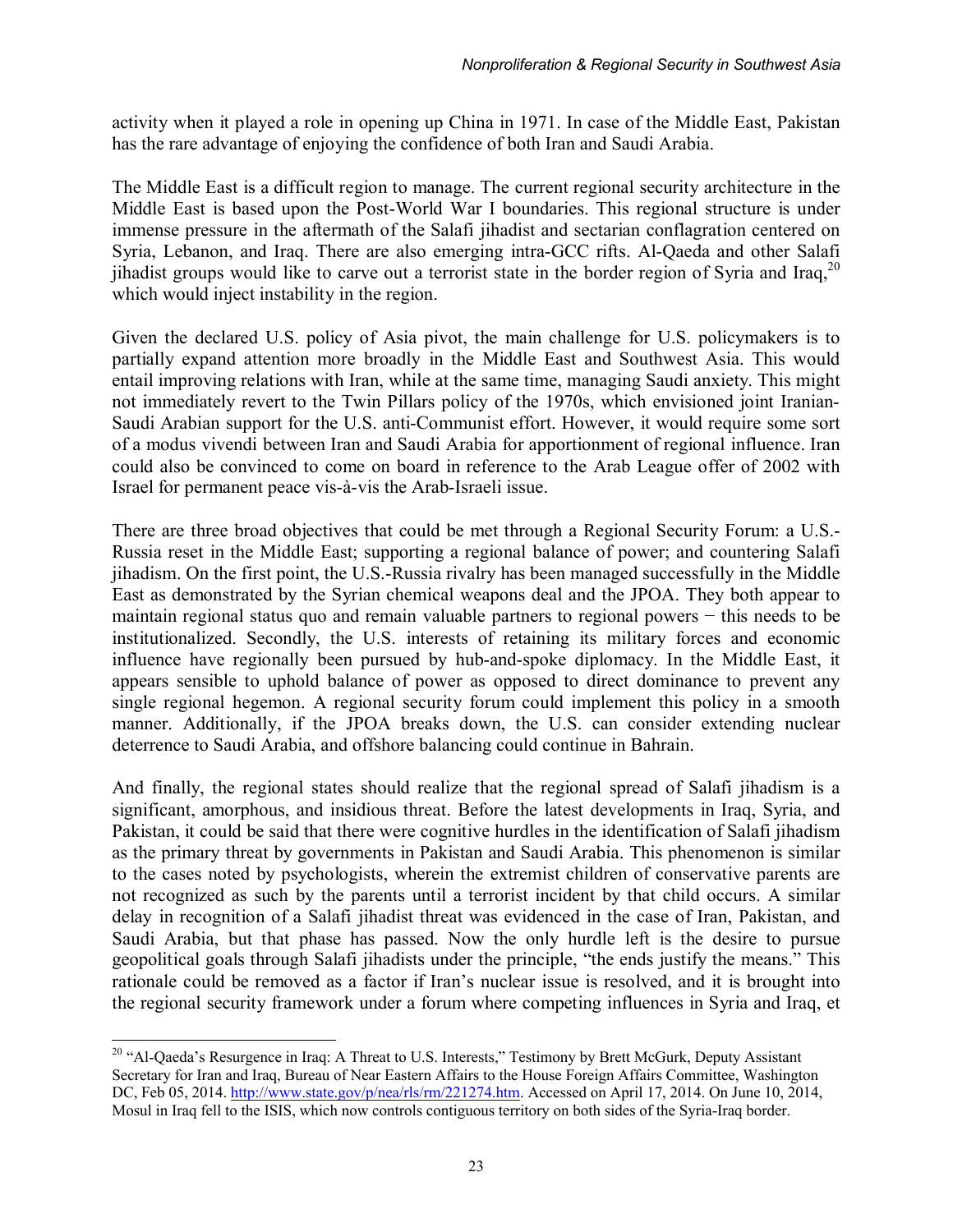al., could be calibrated. Similarly, Iran's positive role in Afghanistan could ameliorate Pakistan's concerns about the security of the Afghanistan-Pakistan border (i.e., the Durand Line).

The Saudi Arabian-Iranian equation is critical to a Regional Security Forum because it is multidimensional. Four dimensions can be enumerated. The first is the calibration of Saudi Arabian-Iranian geopolitical rivalry within the framework of the Persian-Arab identity conflict. The second is the sectarian dimension – Saudi Arabia is the leader of the Sunni world and Iran is the leader of the Shia world. This means that the establishment of a Regional Security Forum could have broad impact in the region, and also in the rest of the Muslim world (e.g., South Asia and even Indonesia and Malaysia). The third is an ideological dimension with two non-violent strands in political Islam − the Saudi Salafists and the JI-AKP-MB combination. Iran is closer to the latter group. The regional forum could open dialogue between these opposing camps, resulting in an effective channel of communications that could help manage the regional conflicts (even within the GCC). And finally, such a forum inside the U.S. could unite various political opinions with a soft corner for either of the two sides in the Middle East. An internal political consensus between the White House and the Congress − Democrats and Republicans − on Middle Eastern security could also help guarantee the success of a regional forum.

The process of initiation of the proposed Regional Security Forum could begin with Iran-Pakistan border security, which could serve as a confidence-building measure. Then with Saudi Arabia's involvement, the forum could take up Syria as its first order of business. The immediate regional issue for the Middle East is the meltdown of Syria. The regional insecurity is bound to multiply if the war spreads north and south into Turkey and Jordan. Syria enjoys symbolic centrality in the Middle East, as Afghanistan does in South Asia and Central Asia. Just as the South Asian threat perceptions would rise if the security situation in Afghanistan worsens, similarly the regional security architecture in the Middle East is closely tied to the fate of Syria.

## <span id="page-21-0"></span>**4. Implications of the Joint Plan of Action (JPOA)**

The JPOA provides Iran and P5+1 a six- to ten-month time window to resolve the nuclear impasse. Its significance lies in its landmark role in removing the taboo since 1979 of bilateral interaction between Iran and the U.S. It marked the U.S. policy shift from containment to cautious engagement with Iran and signaled Iran's return journey toward normalization.

An end to the Iranian nuclear weapons program could become a factor in regional nonproliferation. The possible Saudi pursuit of a nuclear option would lose its raisons d'etre. It would also remove the possibility of Saudi Arabia seeking a nuclear umbrella, whether from the U.S. or Pakistan. On the part of Israel, it could convince Israel to enter into negotiations on a possible Nuclear-Weapons Free Zone in the Middle East (NWFZ-ME).

If Iran were able to find a balance between national sovereignty and international responsibility, the nuclear agreement could help foster a nuclear safety culture in Iran. A permanent nuclear agreement would set a new gold standard in the field of nuclear development. It would be closer to the NPT central bargain of allowing civilian nuclear development to non-nuclear weapons states; and could lead to advancement on the flipside of the NPT central bargain by decreasing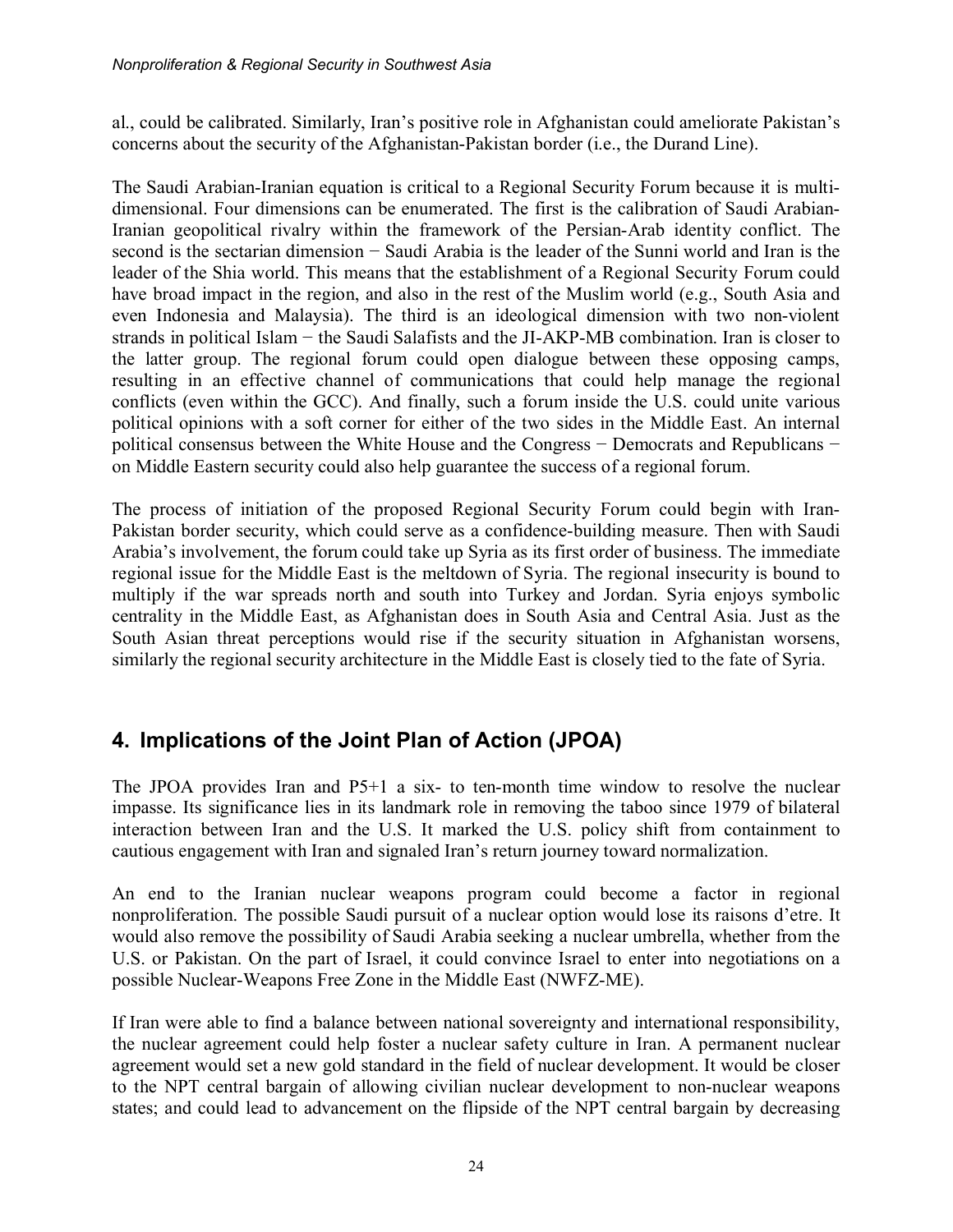the weapons of nuclear weapons states. This could all be accomplished by working on a framework for NWFZ-ME.

#### <span id="page-22-0"></span>*4.1. Attaining a Permanent Agreement*

It is evident that Iran's reason for coming to the table was economic sanctions, as Iran's main sources of revenue – oil exports – were cut by half. Yet, Iran wanted to give the impression that its will was not forced by sanctions; so as sanctions tightened, it kept moving quickly toward a breakout capability. However, escalatory measures on both sides (i.e., sanctions and centrifuges), were worsening the situation. Under the JPOA, the paradigm shifted from escalation, to concessions and incentives. The nuclear program still remains deeply entrenched in the Iranian psyche, and Europe and the U.S. will have to offer something tangible to change its calculus in the ultimate analysis. For example, the P5+1's offer of suspending sanctions on gold and precious metals versus closure of Fordow is not realistic.

It is important to assess whether the JPOA would result in a long-term settlement of the Iranian nuclear issue. The foremost common factor between the two sides is the trust-deficit. Therefore, both sides tend to follow the old Arab saying that, "Trust in God but tie your camel." During the negotiations, the U.S. said that, "Nothing is agreed until everything is agreed," demonstrating the low level of trust. Similarly, the opaqueness of the Iranian nuclear program itself is a factor of the political and social opaqueness of Iran. There is hardly any openness vis-à-vis Europe and the U.S., so much so that embassies have remained closed since 1979. The crux of the JPOA is that the world needs foreknowledge about Iran's nuclear intentions. Iran has to accept that if the world knows about its nuclear program, it might gain insight into its politics, and may, in turn, get involved in some political matters. Iran has to accept that this is a state of normalcy in today's interconnected world.

A final agreement cannot go beyond the NPT. Iran has the right to enrich uranium, but under sufficient safeguards (monitoring of every step), to ensure that it does not move toward a weapons program. Lowering enrichment to a level that would be non-weapon grade<sup>[21](#page-22-1)</sup> may be an achievable accommodation in the final agreement, satisfying both the Western position of no enrichment and the Iranian position seeking the right to enrich.

The Iranians often cite Japan as a model for Iran. The Japanese system is based upon transparency, resulting in the deployment of an annual white paper, which communicates the needs and status of the nuclear program. It was the first country to sign the Additional Protocol, and the International Atomic Energy Agency (IAEA) has spent many years in Japan under the Additional Protocol to ensure its program's peaceful nature.<sup>[22](#page-22-2)</sup> Thus, Iran can begin the process of transparency by signing the Additional Protocol.

The permanent deal would have to include significant physical limits, the number and type of centrifuges, the level of permitted enrichment, stockpiles of low enriched uranium, and the number of enrichment facilities, as well as enhanced monitoring and verification measures. The

 $\overline{a}$ 

<span id="page-22-1"></span> $21$  Uranium needs to be enriched to 95 percent to produce nuclear weapon.

<span id="page-22-2"></span><sup>&</sup>lt;sup>22</sup> "The Protocol to the Agreement of the International Atomic Energy Agency Regarding Safeguards in the United States (Treaty Doc. 107-7)," *108th Congress, 2nd session,* Diane Publishing Co., 2004. p.108.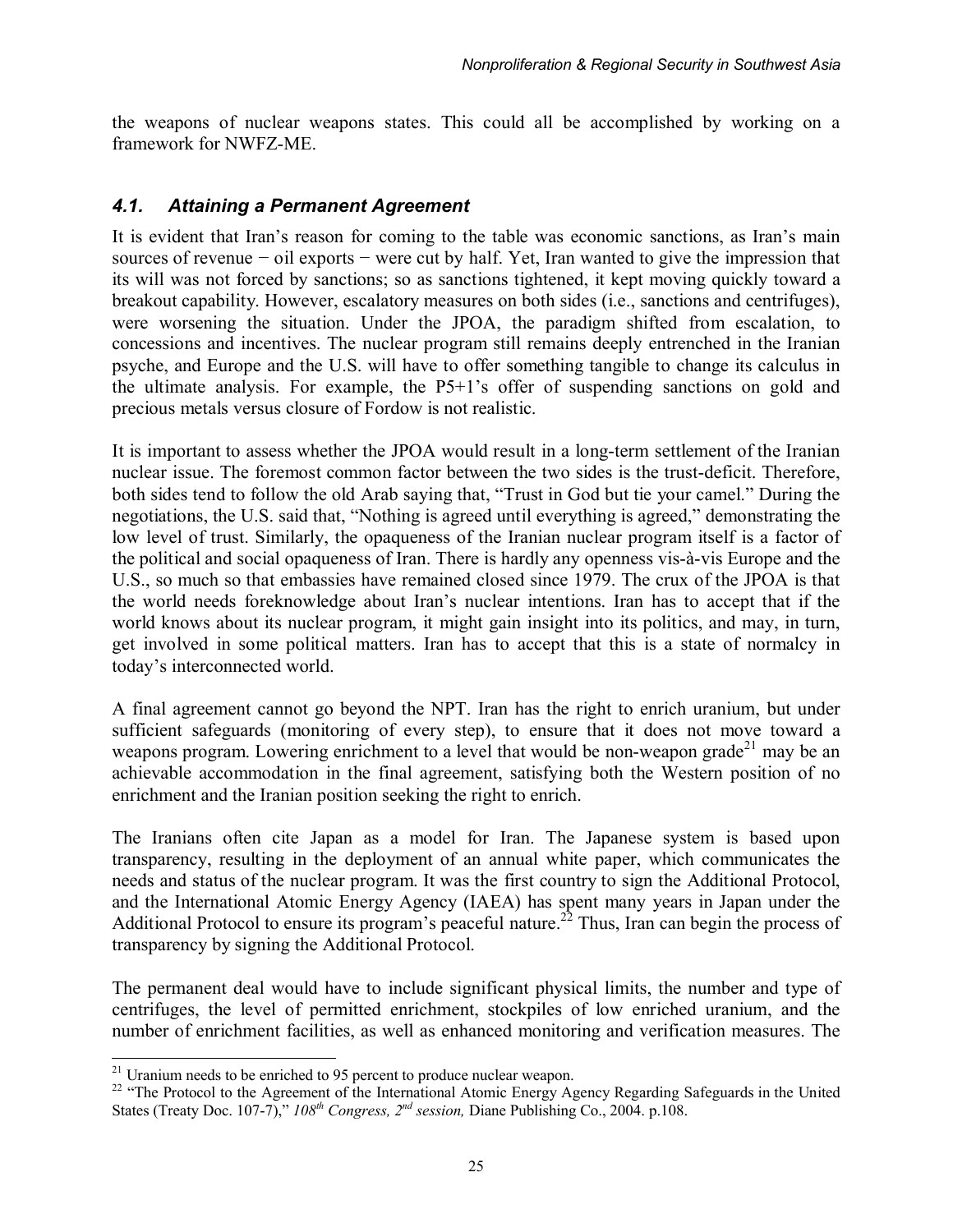Arak facility can be changed from heavy water to light water to prevent plutonium extraction; and there should be alteration and unhindered access into Fordow. In this entire process, the role of inspections is most important because, ultimately, only inspections and verification-based solutions can provide the necessary limitations and transparency.

The deal is good for Iranian-oil energy consumers such as China, Japan, India, and South Korea. It is also good for arms suppliers, as Iran is a market for China and Russia. And at the same time, de-emphasizing conflict with Iran could lead to significant change in how the U.S. Navy is deployed, and thereby, improves its regional leverage without raising troop levels. A permanent JPOA creates an opportunity for all parties to work on the contours of a broader framework of regional and nuclear security. And then there is the possibility of a lasting solution; however, the JPOA was born with an inherent flaw − it was signed on both sides by nuclear doves. The amount of nuclear latency retained by Iran at the end of the deal will determine its long-term sustainability and acceptability by hawks, both inside the U.S. and Iran.

The interim deal implies that Iran could be a nuclear threshold state as long as the reaction time to a breakout capability is sufficient for the outside world to try to stop Iran. For this, there should be transparency through inspections. If the terms of the agreement hold during the duration of the agreement, then Iran would be treated as would any other non-nuclear weapons state − in good standing under the NPT. The clearest deal breaker would be if Iran goes for highly enriched uranium, and it could be casus belli for military action as well. If the interim deal breaks down, the role of the European partners, the U.S. Congress, and the four major buyers of Iranian oil − China, South Korea, India, and Japan − remain critical to reinstitution of sanctions.

Moving from containment to cautious engagement, is an important role in handling Iran's return to the international community if a permanent nuclear agreement is reached with the U.S., in addition to Europe, which has traditionally considered Iran to fall within its area of influence due to extensive geographical linkages. Iran sent its first ever internet message of greetings outside Iran to the University of Vienna, Austria, in 1992. Europe, because of geographical proximity and its soft power, can set the social standards and their compliance would advance the cause of human rights and social wellbeing in Iran. Also, Japan can play a role, since Iran seeks to emulate them in scientific development.

Three important points during negotiations for a permanent nuclear agreement:

- 1. Iran cannot be allowed to create gaps between Europe and the U.S., which could break international consensus and prevent renewed sanctions on Iran.
- 2. The final agreement should include the possible military dimensions of the nuclear program; the JPOA does not.
- 3. The degree of nuclear latency in the final agreement should be low enough to give the West reaction time in case Iran moves toward breakout capability.

The breakdown of the JPOA could result in:

- Strengthening of conservatives inside Iran,
- Worsening of economic ties and border security between Iran and Pakistan,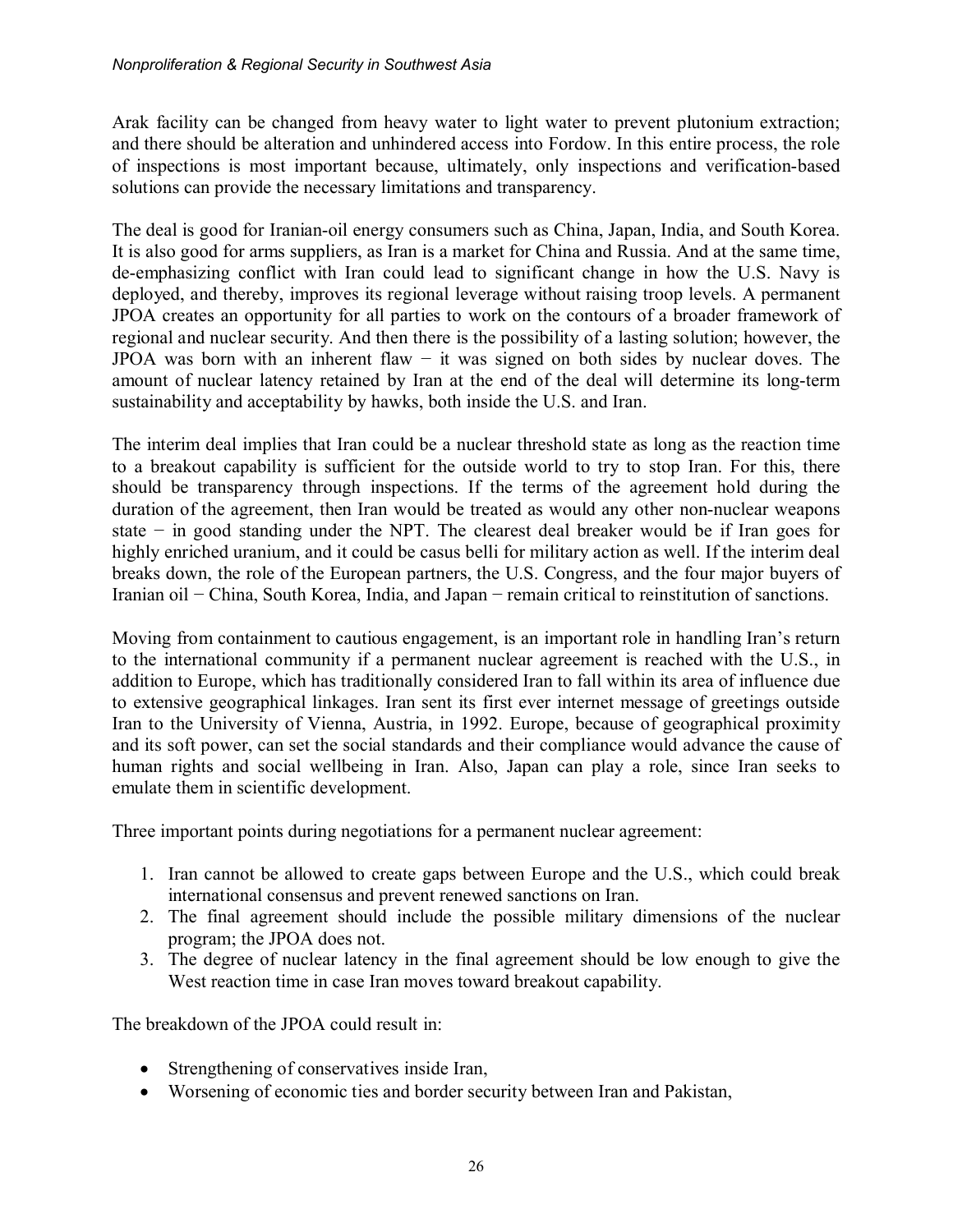- Saudi attempts to acquire its own nuclear deterrent,
- Continuance of the regional role of Salafi jihadism,
- Renewed U.S. sanctions on Iran, and
- Possible Israeli strikes on Iran.

#### <span id="page-24-0"></span>*4.2. Iran's Domestic Politics*

Whether the JPOA results in a rapprochement between Iran and the U.S. depends much upon Iran's internal political dynamics. But it is also significant that a U.S.-Iran nuclear agreement could result in long-term effects upon the future of Iranian domestic politics. The Iranian political outlook has been noted to be receptive to the U.S. actions and even internal political developments in the U.S. For instance, the Iranians elected the hardliner Mahmud Ahmedinejad when George W. Bush was President, and elected the pragmatic Hassan Rouhani during Barack Obama's Presidency.<sup>[23](#page-24-1)</sup>

The Iranian political system is quasi-democratic, as there are both elected and unelected officials in the Iranian decision-making system. And, there are different factions across the Iranian political spectrum ranging from conservatives, to pragmatists, to reformists. While the buck stops with the Supreme Leader, the regular elections have resulted in gradual maturation of electoral politics. In the run-up to the 2013 presidential elections, the reformist camp (e.g., former President Khatami) presented a united front and withdrew all but one of its candidates just 72 hours prior to voting, leaving only Hassan Rouhani, who had emerged as the most winnable candidate in opposition to the conservative party. This tactic revealed the larger political reality of Iran, which is that a two-party system has practically emerged as a result of electoral alliances.

Iran's political culture is characterized by different factions, which are in disagreement over Iran's role and purpose in the world, and the mechanism to achieve its national objectives. These factions are given legal cover through the Iranian Constitution, which gives parallel authority to both elected and unelected officials. The elected President and Parliament vie for power with an unelected Supreme Leader, the judiciary, and the IRGC. In matters of national security and foreign policy, the latter group has greater leverage due to the veto power of the Supreme Leader. Nonetheless, the presidency is an important platform within the Iranian political structure due to its elected status.

Considering that it is always hard to tone down religious rhetoric, or reverse religious extremist decrees, Rouhani has a difficult balancing act ahead of him. In terms of the importance of gestures in Iran's identity and political culture, the nuclear conservatives and pragmatists share religious discourse, and nuclear pragmatists and reformists share nationalist discourse. In this milieu, the role of the *Fatwa*, or religious decree, opposing nuclear weapons is critical, as this can be used to turn public opinion in favor of a peaceful program. Iran's nuclear program is presented as national progress in science and technology, not as a pan-Islamic effort to counter Christian-Jewish-Hindu power in the world, as the Pakistanis did by presenting their weapons

<span id="page-24-1"></span> $\overline{\phantom{a}}$ <sup>23</sup> This parallel between the U.S. and Iranian election results was pointed out by Dr. Faraj Ghanbari during Q & A session at Sandia National Laboratories, Albuquerque, NM, on April 23, 2014.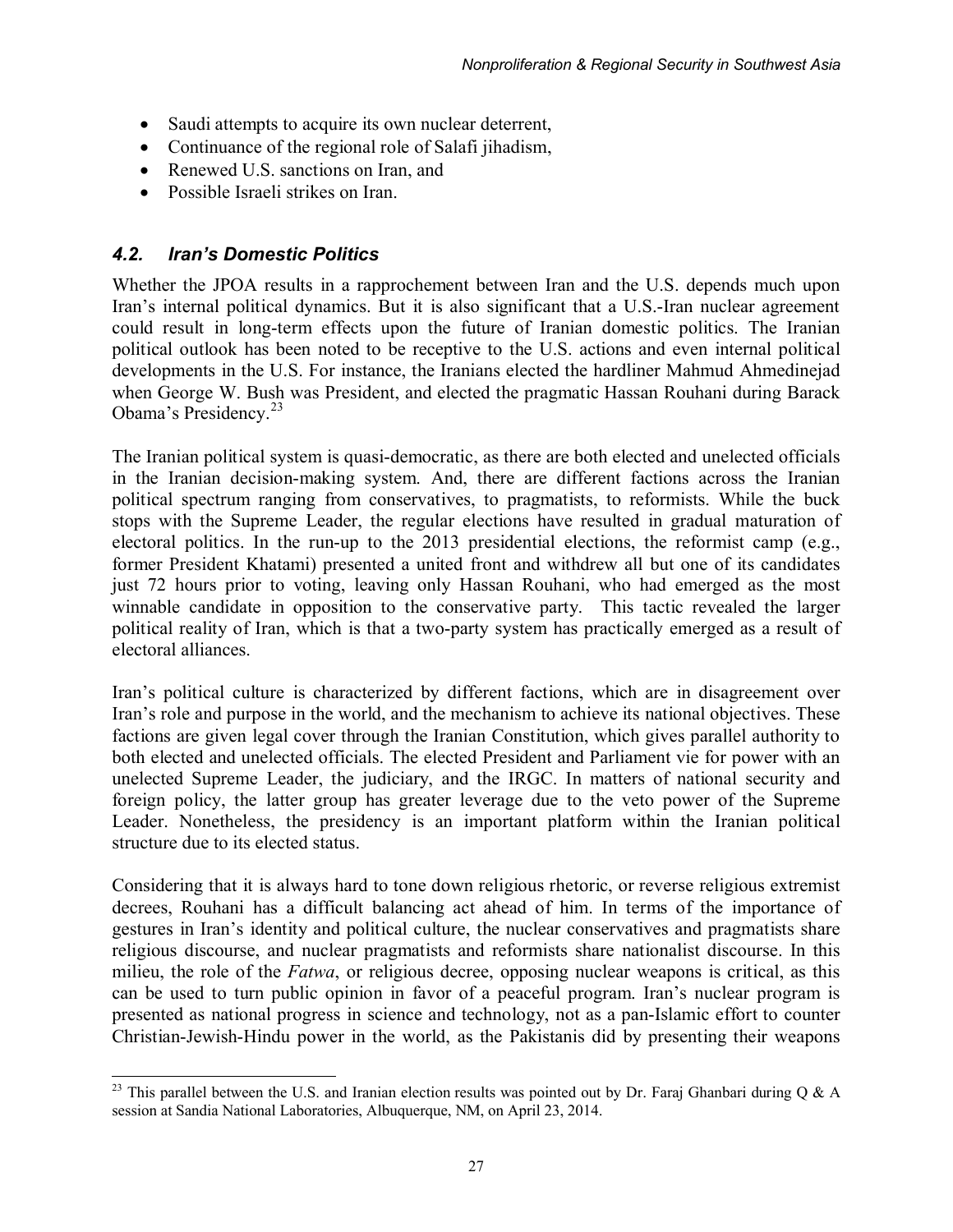capability as the 'Islamic bomb.' This feeling should be carried forward through the *Fatwa* to ensure the peaceful nature of program. Finally, the most significant long-term impact of a successful JPOA could be the impact upon the power equation and equilibrium between political actors inside Iran. This could have long-term implications for Iran's political behavior and regional posture.

In addition to Iran's decentralized political system and divergent views, which make nuclear negotiations difficult, there is the factor of bureaucratic politics. The Atomic Energy Organization of Iran (AEOI) and the IRGC are theoretically considered supporters of expanding the nuclear program. The influence of nuclear conservatives (e.g., former president Ahmedinejad) has been demonstrated even after the signing of the JPOA. The Parliament (Majlis) has drafted legislation to increase uranium enrichment levels to 60 percent for nuclear-powered submarines should the U.S. Congress pass additional sanctions against Iran.<sup>[24](#page-25-1)</sup> Furthermore, Iran announced development of new and improved centrifuges, tested long-range ballistic missiles,  $25$  and announced that an Iranian frigate was in the North Atlantic Ocean, approaching U.S. maritime borders. The latter announcement has, however, since been rescinded.<sup>[26](#page-25-3)</sup> Soon after the interim deal, Foreign Minister Zarif stated, "Enrichment is an inseparable part of (Iran's) nuclear program. None of the nuclear facilities will be shut down." Furthermore, "All of our confidence building activities and commitments are reversible, and we can undo them in a matter of a few weeks." $2^7$  These actions and statements were clearly attempts to appease the nuclear conservatives. In spite of the fact that the nuclear conservatives hold a veto over national security affairs, the ruling pragmatists (e.g., President Rouhani) can sell the nuclear deal to the Iranian public if the economic benefits are palpable to them.

## <span id="page-25-0"></span>**5. Conclusion**

 $\overline{\phantom{a}}$ 

The problem with Iran's nuclear program encompasses two conundrums: Possible military dimensions of the nuclear program; and Iran's regional role. Iran's nuclear issue can be resolved through the twin factors of inculcation of trust and robust verification. The interim deal outlined by the JPOA lays out limited conditions for both sides. On the Iranian side it entails slowing down uranium enrichment to prevent a possible breakout capability. On the P5+1 side, it entails lifting some of the strict economic sanctions on Iran. However, working out a permanent agreement will need to have a much broader framework. The guarantee of an Iranian peaceful pursuit of nuclear capability can best be offered by Iran through the adoption of the IAEA Additional Protocol. It would allow announced and unannounced inspections of declared and undeclared sites, providing P5+1 the best assurance in regards to Iranian nuclear intentions.

<span id="page-25-1"></span><sup>&</sup>lt;sup>24</sup> Wilfried Buchta, *Who Rules Iran? The Structure of Power in the Islamic Republic* (Washington D.C.: Washington Institute and Konrad Adenaur Stiftung, 2000), pp. 47-48

<span id="page-25-2"></span><sup>&</sup>lt;sup>25</sup> Accessible at, thediplomat.com/2014/02/iran-tests-long-range-ballistic-missiles/

<span id="page-25-3"></span><sup>26</sup> "Iran scraps plan to send warships to Atlantic: Fars," *Reuters,* April 13, 2014

<span id="page-25-4"></span><sup>27</sup> Zarif: We Are Ready to Start Negotiations for a Final Solution, *Fars News Agency*, November 24, 2013. http://www.farsnews.com/newstext,php?nn=13920903001672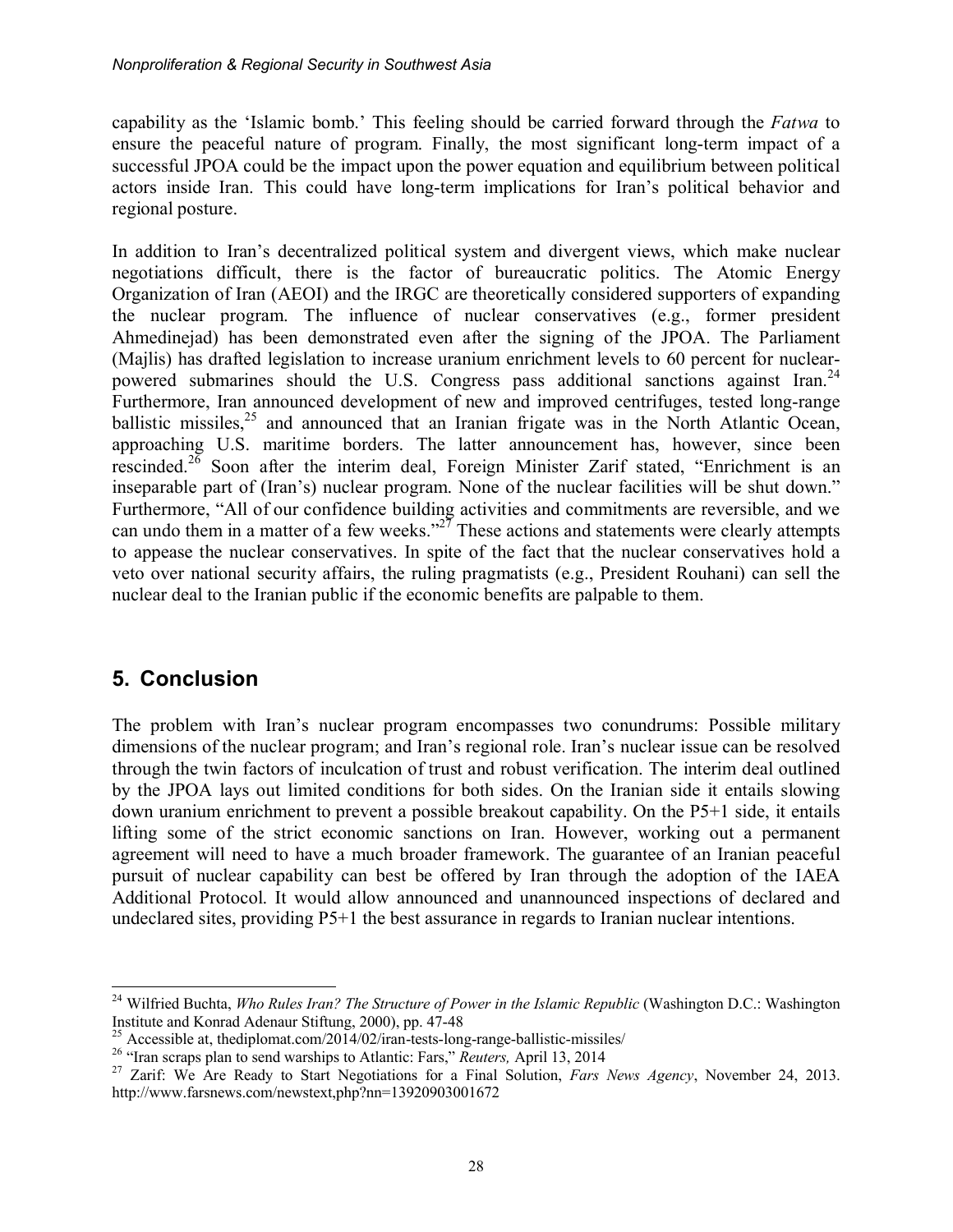Then there is the question of Iran's regional role. A permanent nuclear agreement supports Iran's normalization and return to the global community of states as a regular member. It implies potential replacement of Israel's nuclear hegemony and Arab Sunni hegemony with a Balance of Power situation involving Iran. The most important questions in this scenario are: What does it entail for regional states? What does such an agreement entail for the U.S.? The central point in this context is Iran's posture: Is it a status quo power or a revisionist power? This brings Iran's domestic political dynamics into play. For Iran's return to normalization, it would have to convince both regional and global state-actors that it is a status quo power. Revisionist postures evoke natural responses of unease and panic. Finally, in order for both Iran and Saudi Arabia to prove that they are responsible regional actors, they should work together toward regional stability in Syria.

Iran's relations with neighboring Pakistan involve both competition and cooperation, carrying implications for Southwest Asian regional stability. There are three areas that would determine the future bilateral ties and regional stability: Pakistan's neutrality in the Middle Eastern polarization and sphere-of-influence competition between Iran and Saudi Arabia; Iran-Pakistan cooperation in Afghanistan; and acting as good neighbors − vis-à-vis an Iran-Pakistan shared border to ensure border security and trade. In the ultimate analysis, Iran, Pakistan, and Saudi Arabia would have to realize the "butterfly effect" inherent in the spread of Salafi jihadism and join together, preferably through a Regional Security Forum, to counter this threat.

## **About the Author**

<span id="page-26-0"></span>Dr. Muhammad Tehsin is a tenure-track Assistant Professor at the Department of Defense and Strategic Studies at Quaid-I-Azam University in Islamabad, Pakistan. He received his PhD in International Relations from the University of Vienna, focusing on Iranian Nuclear Proliferation as well as nuclear proliferation throughout the Middle East and South Asia.